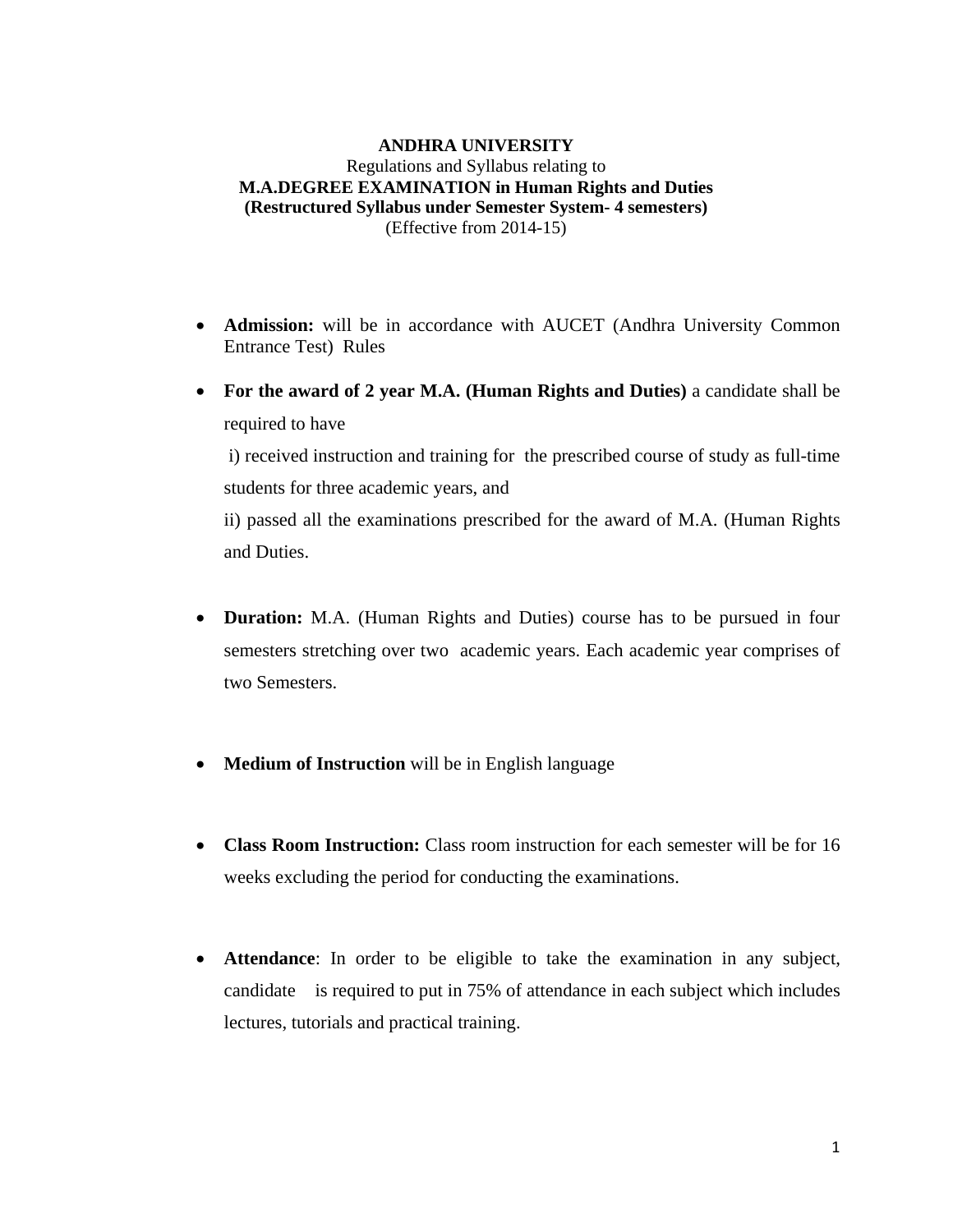If a student for any exceptional reason fails to attend 75% of the classes held in any subject, he/she may be condoned for the shortage of attendance if the student concerned attended at least 66% of the classes held in the subject concerned subject to the payment of the fine prescribed from time to time by the University.

• **Credits:** All papers carry six credits each except the practical papers. Practical paper on Seminar & Field Work carries 2 credits. Practical Paper on Research Methodology will carry 6 credits. Dissertation work will carry 10 credits. Total credits for the course are 98**.**

#### • **Question Paper Pattern:**

There will be five units in each paper

Question paper will consist of five questions and all questions shall be compulsory.

Five questions will be on the five units of each paper. Choice will be internal choice. ie., two questions will be given from each unit of the syllabus of the concerned subject out of which the candidate has to answer one question from every unit.

Each paper will be of 3 hours duration.

#### • **Allotment of Marks:**

All papers carry 100 marks. Each paper of the semester-end examination, except the practical papers, shall unless otherwise prescribed carries 80 marks. Midterm tests carry 20 marks. Two midterm tests under internal assessment will be conducted out of which one will be an objective mode test.

Seminar and Fieldwork paper carries total of 100 marks. The breakup of marks allotted for seminar and Fieldwork paper is as follows:

Seminar presentation- 25 Marks

Seminar Writeup-25 marks

Field Visit Report-25 Marks

Viva-25 Marks.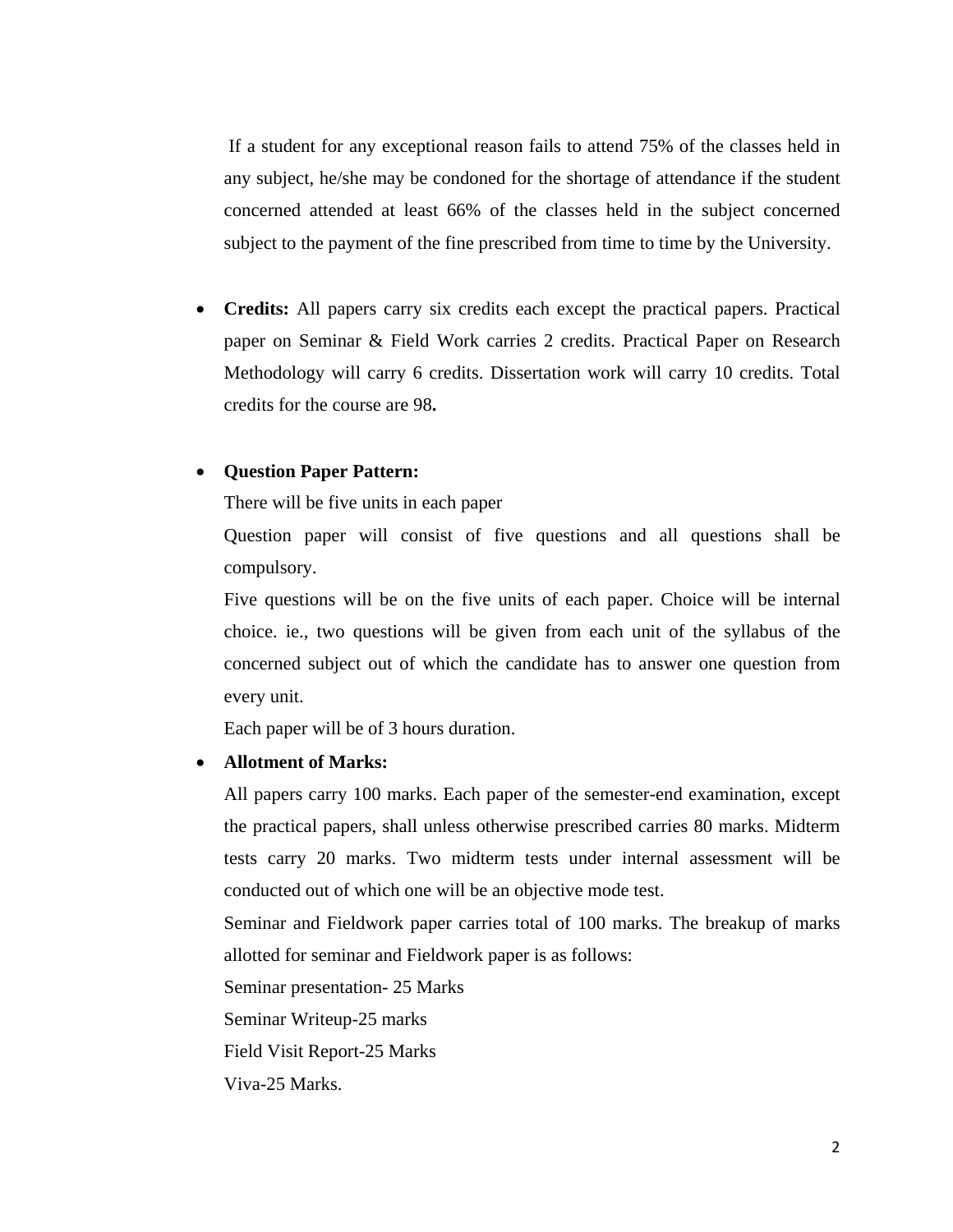The paper XII in the Third semester is Research Methodology. It carries maximum marks of 100 marks. In this paper the candidates shall be required to take examination in the theory paper for **50 Marks and also carry out Project Work for 50 Marks** carrying a total of 100 marks.

Dissertation in the Fourth Semester carries 100 maximum marks. 50 Marks for the written work and 50 Marks for viva unless otherwise prescribed.

#### • **Examination:**

- $\triangleright$  Candidate shall take examination in each of the subjects prescribed for study at the end of the semester by registering for that semester examination and obtaining hall ticket for the same. Duration of the examination is three hours.
- $\triangleright$  The semester end examination shall be based on the question paper set by an external paper setter.
- $\triangleright$  A candidate will be declared to have passed in an individual paper if the candidate secures a minimum of 40%. For qualifying in practical papers; a minimum of 50% is required. **Practical papers** of M.A. (HRD) are, Papers on Seminar and Field Work, Research Methodology and Project Work in the Third Semester and Dissertation in the last semester.
- $\triangleright$  For qualifying in the whole examination for obtaining the degree of M.A. (Human Rights and Duties), the candidate has to secure a minimum overall aggregate of 50%. The calculation of the aggregate percentage required for qualifying in the examination would be done only at the end of the completion of the course.
- $\triangleright$  Grafting/Grace is permitted. Grafting allows a candidate an opportunity to utilize the excess marks he earned in a paper for filling up the shortage of marks in the paper in which the candidate failed. Eg, A candidate who secured only 35 Marks, would fail having fallen short by 5 Marks of the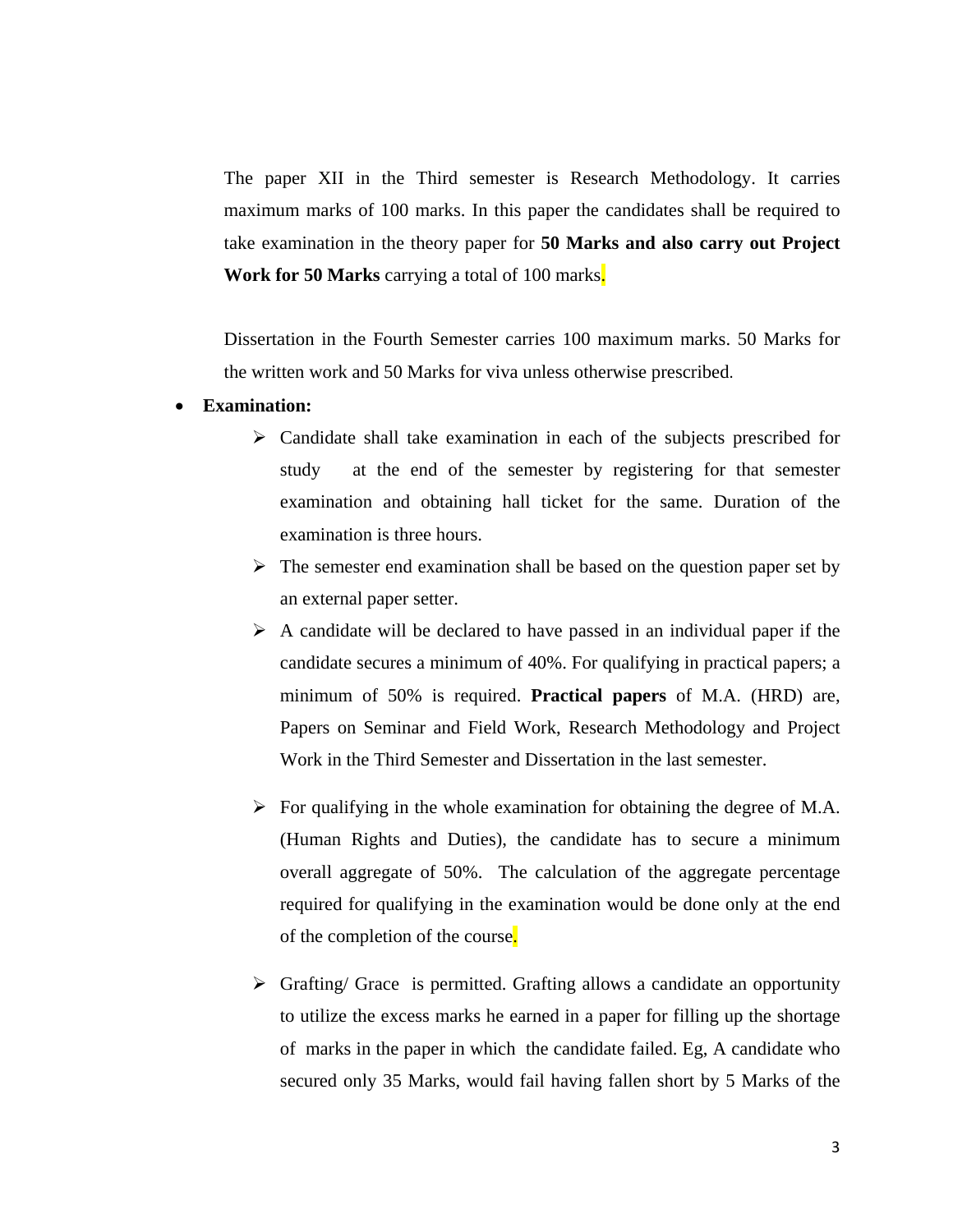required minimum pass mark which is 40 Marks. However, If such candidate happened to secure 45 marks in another paper, the extra five marks which is in excess of what is required for a pass could be notionally added to fill the deficit of 5 marks of the paper in which the candidate actually failed and thereby declare the candidate to have been passed in such paper.

Note: Grafting can be availed only when the candidate will be able to pass in the whole examination due to grafting. Grafting to the extent of one mark per hundred marks of each semester can be added to a maximum of two papers only.

- $\geq$  .5 or more will be rounded up to the higher value of 1 only for the purpose of obtaining pass mark or class elevation, third class to second class or second class. 4.96 will be treated as 5.0. Similarly, 5.45 becomes 5.5
- $\triangleright$  Improvement in CGPA is permitted in accordance with the schedule prescribed by the University by paying prescribed fees.
- **Classification** of successful candidates is based on CGPA as follows:

|                           | $\triangleright$ Distinction --- CGPA 8.0 or more               |
|---------------------------|-----------------------------------------------------------------|
|                           | $\triangleright$ I Class --- CGPA 6.5 or more but less than 8.0 |
| $\triangleright$ II Class | --- CGPA 5.5 or more but less than 6.5                          |
| $\triangleright$ Pass     | $-CGPA 5.0$ or more but less than $5.5$                         |

Note: Only those candidates who appear and pass the examination in all the papers of the First semester, all the papers of the Second semester, all the papers of the Third semester, and similarly all the papers of the Fourth semester, at first appearance are eligible to be placed in O grade.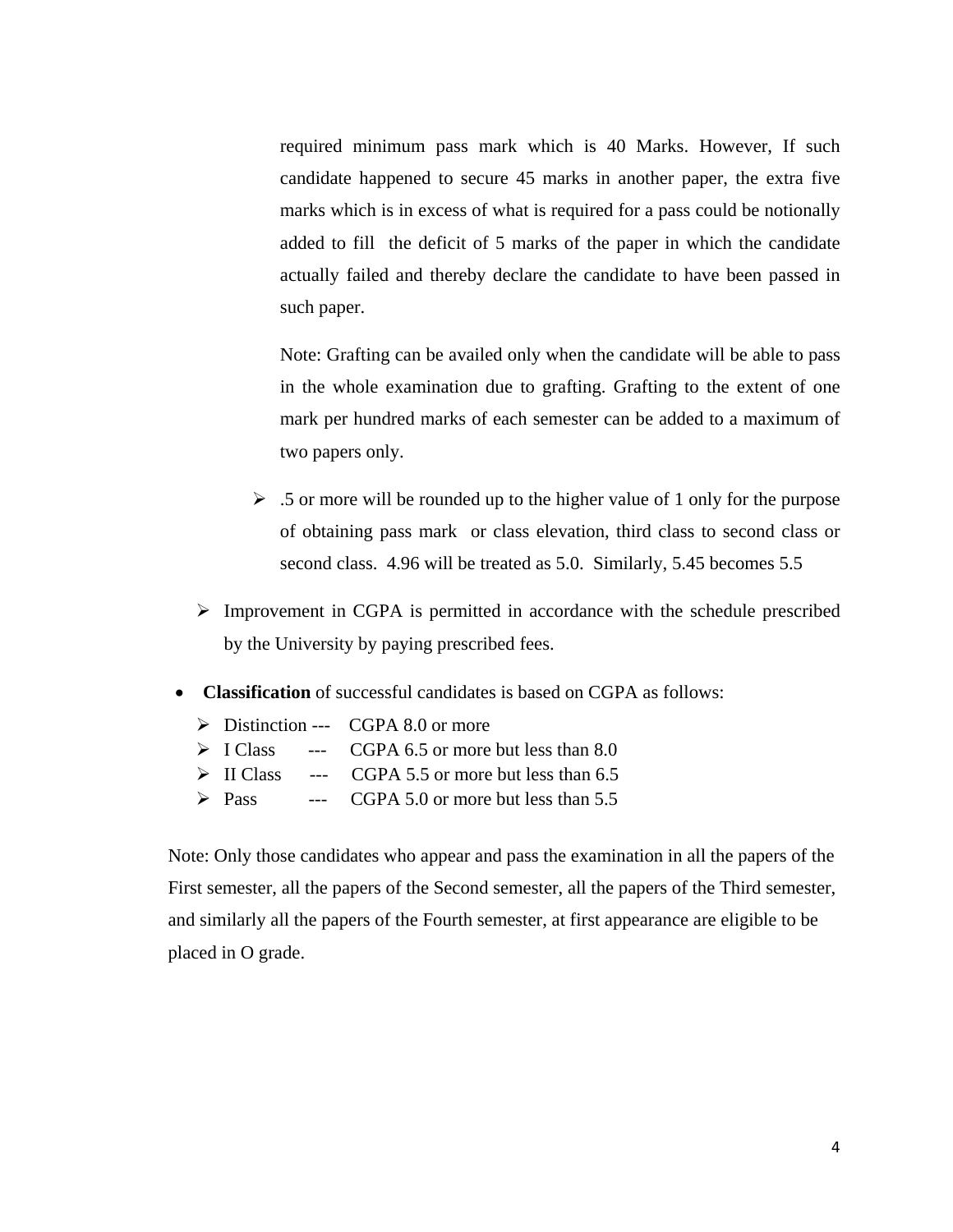|  |  | <b>Scheme of Grading</b> |
|--|--|--------------------------|
|--|--|--------------------------|

| S. No          | <b>Range of Marks</b>                                                                                                       | Grade        | <b>Grade Point</b> |
|----------------|-----------------------------------------------------------------------------------------------------------------------------|--------------|--------------------|
| $\mathbf{1}$   | 91-100                                                                                                                      | $\Omega$     | 10.0               |
| $\overline{2}$ | 81-90                                                                                                                       | $\mathbf{A}$ | 9'0                |
| 3              | 71-80                                                                                                                       | B            | 8.0                |
| $\overline{4}$ | 61-70                                                                                                                       | $\mathsf{C}$ | 7.0                |
| 5              | $51-60$                                                                                                                     | D            | 6.0                |
| 6              | $40 - 50$                                                                                                                   | E            | 5.0                |
| $\overline{7}$ | $< 40$ (0-39)                                                                                                               | $F$ (Fail)   | 0.0                |
| 8              | <b>Incomplete</b> (Subsequently changed<br>into pass or E to O or F grade on<br>subsequent appearance of the<br>examination | $\mathbf I$  | 0.0                |

#### • **Awards:**

No candidate who has not passed all the papers relating to any semester at the first appearance shall be eligible for the Award of Medals or Prizes by the University and to receive certificates of rank obtained by them in the examination.

## **Explanation**

Credits, Grade Letter Grade Points, Credit Points

**Credit** means the unit by which the course work is measured. One credit means one hour of teaching work or one hour of practical work per week.

**Grade Letter** is an index to indicate the performance of a student in a particular course (Paper).

It is the transformation of actual marks secured by a student in a course/paper. It is indicated by a Grade letter O, A, B, C, D, E. There is a **range of marks** for each Grade Letter.

**Grade Point** is Weightage allotted to each grade letter depending on the marks awarded in a course/paper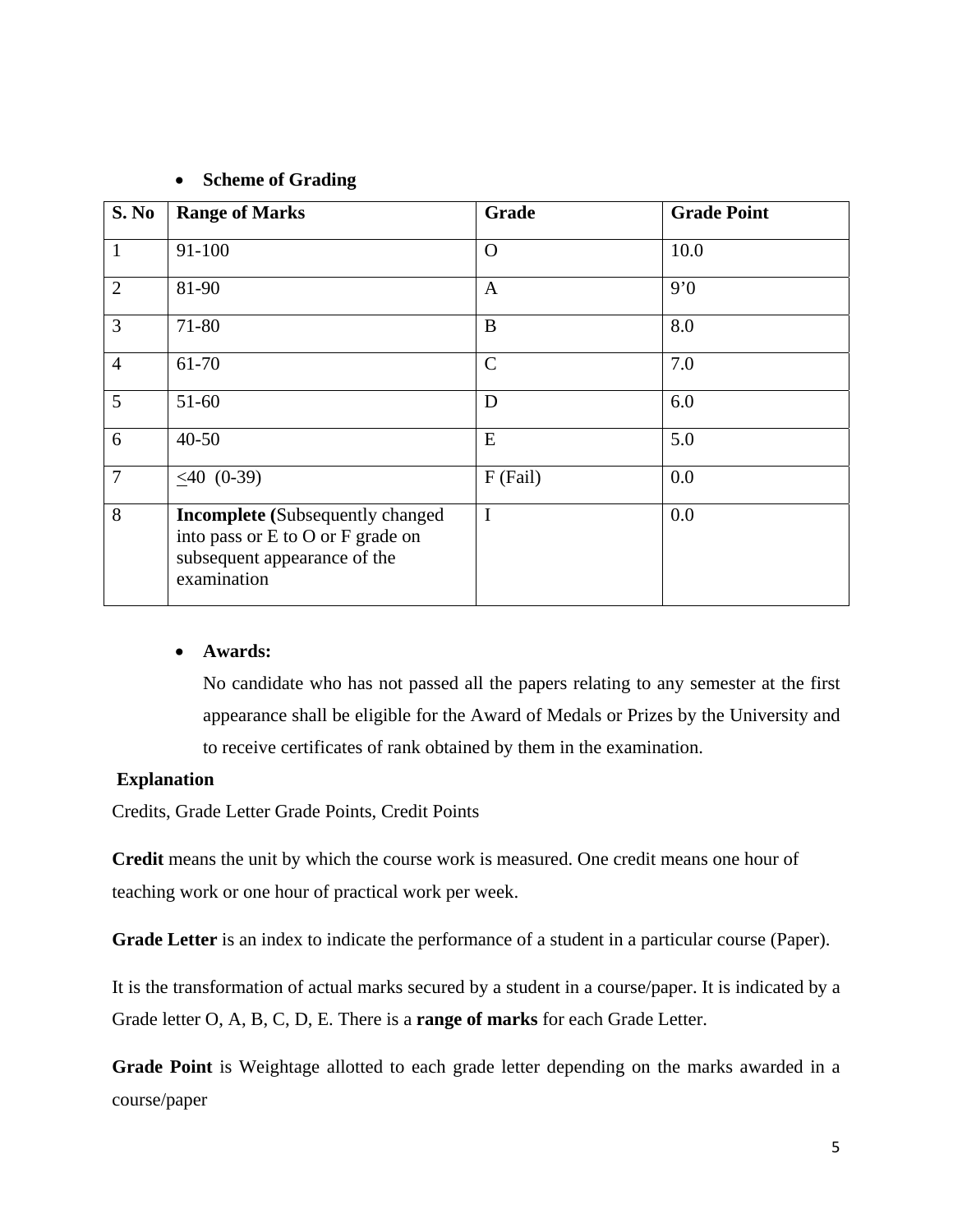# **M.A. HUMAN RIGHTS AND DUTIES Course Pattern**

# **FIRST YEAR**

#### **FIRST SEMESTER**

| SI.<br>N <sub>0</sub> | Paper<br>N <sub>0</sub> | <b>Subject</b>                                                                   |   | <b>Hours</b><br>per week |                | <b>Max</b><br><b>Marks</b> |    | <b>Credits</b> |
|-----------------------|-------------------------|----------------------------------------------------------------------------------|---|--------------------------|----------------|----------------------------|----|----------------|
|                       |                         |                                                                                  | L | T                        | $\mathbf{P}$   | E                          | I  |                |
| $\mathbf{1}$          | T                       | Historical<br>Philosophical<br>and<br>Perspectives of Human Rights and<br>Duties | 5 | $\mathbf{1}$             |                | 80                         | 20 | 6              |
| $\overline{2}$        | $\mathbf{I}$            | Human Rights and Duties in India-<br><b>Ideal and Reality</b>                    | 5 | 1                        |                | 80                         | 20 | 6              |
| 3                     | Ш                       | Economically<br>Socially<br>and<br>Disadvantaged People and Human<br>Rights      | 5 | $\mathbf{1}$             |                | 80                         | 20 | 6              |
| 4                     | IV                      | Human Rights and Duties in<br>International Perspective                          | 5 | 1                        |                | 80                         | 20 | 6              |
| 5                     | V                       | Seminar & Field work                                                             |   |                          | $\overline{4}$ | 50                         | 50 | $\overline{2}$ |
| <b>TOTAL</b>          |                         |                                                                                  |   |                          |                |                            |    | 26             |

#### **SECOND SEMESTER**

| Sl.<br>N <sub>0</sub>   | Paper<br>N <sub>0</sub> | <b>Subject</b>                                                   | <b>Hours</b><br>per week |              |   |    | <b>Max</b><br><b>Marks</b> | <b>Credits</b> |
|-------------------------|-------------------------|------------------------------------------------------------------|--------------------------|--------------|---|----|----------------------------|----------------|
|                         |                         |                                                                  |                          | T            | P | E  |                            |                |
| $\mathbf{1}$            | VI                      | Societal Issues of Human Rights in<br>India                      | 5                        | $\mathbf{I}$ | - | 80 | 20                         | 6              |
| $\mathbf{2}$            | VII                     | Women, Human Rights and Duties                                   | 5                        | $\mathbf{I}$ | - | 80 | 20                         | 6              |
| 3                       | VIII                    | Working Class and Human Rights                                   | 5                        | 1            | ۰ | 80 | 20                         | 6              |
| $\overline{\mathbf{4}}$ | IX                      | <b>NGOs</b><br>Social Movements,<br>and<br>Human Rights in India | 5                        | 1            | - | 80 | 20                         | 6              |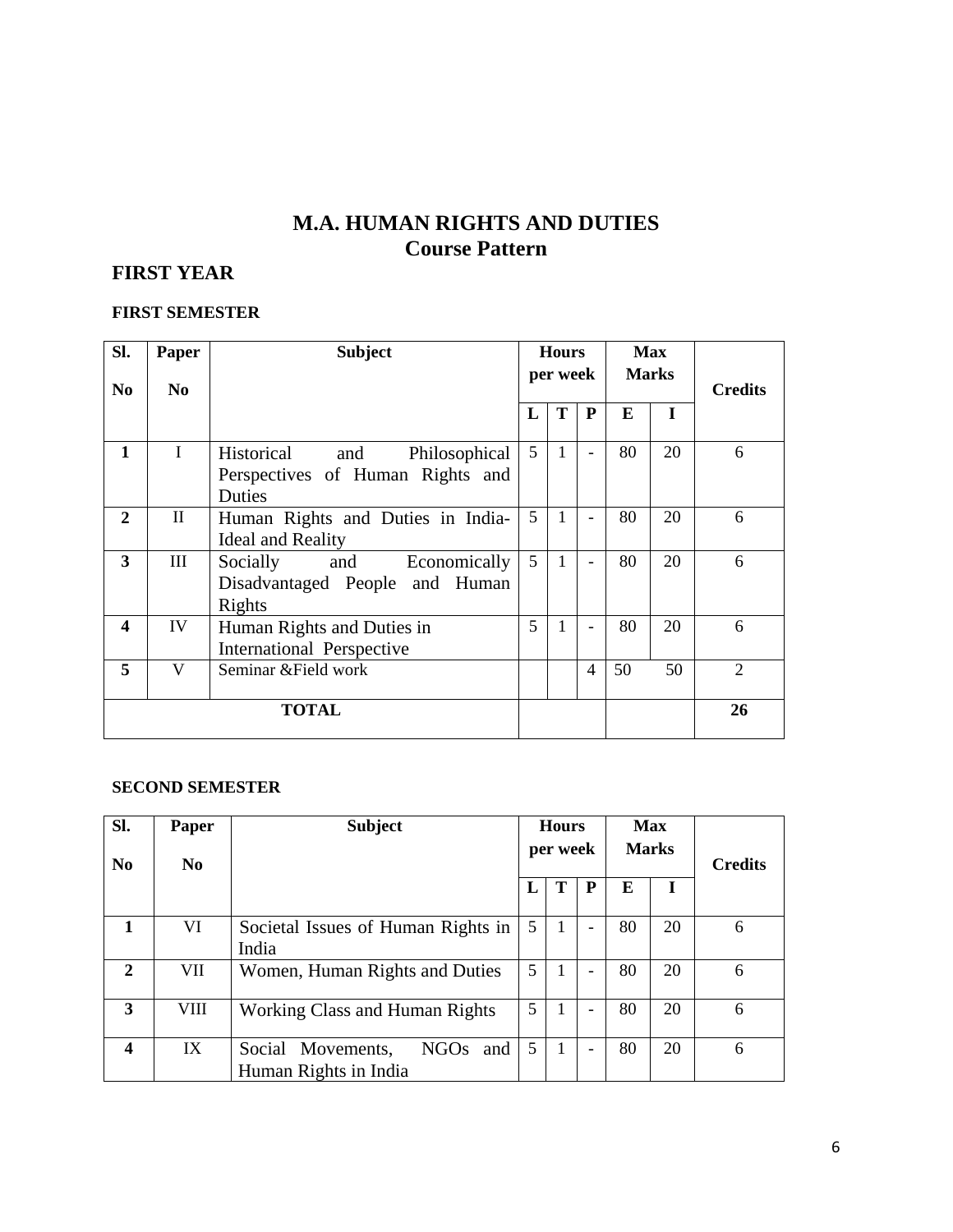|              |  | Seminar & Field work                      | - |  | 50 | 50 |  |
|--------------|--|-------------------------------------------|---|--|----|----|--|
|              |  | Ethics and Values (Non Credit Course)   1 |   |  |    |    |  |
| <b>TOTAL</b> |  |                                           |   |  |    |    |  |

### **THIRD SEMESTER**

| Sl.<br>N <sub>0</sub>   | Paper<br>N <sub>0</sub> | <b>Subject</b>                                       | <b>Hours</b> per<br>week |                          |                          | <b>Max</b><br><b>Marks</b> |           | <b>Credits</b> |
|-------------------------|-------------------------|------------------------------------------------------|--------------------------|--------------------------|--------------------------|----------------------------|-----------|----------------|
|                         |                         |                                                      | L                        | T                        | ${\bf P}$                | E                          | I         |                |
| 1                       | XI                      | Criminal<br>and<br>Rights<br>Human<br>Justice System | 5                        | 1                        | $\overline{\phantom{a}}$ | 80                         | 20        | 6              |
| $\mathbf{2}$            | XII                     | and<br>Science and<br>Technology<br>Human Rights     | 5                        | $\mathbf{1}$             | $\overline{\phantom{a}}$ | 80                         | 20        | 6              |
| 3                       | XIII                    | Humanitarian<br>International<br>and<br>Refugee Laws | 5                        | 1                        | $\overline{\phantom{0}}$ | 80                         | 20        | 6              |
| $\overline{\mathbf{4}}$ | <b>XIV</b>              | Research Methodology and<br>Project Work             |                          | $\overline{\phantom{a}}$ | 12                       |                            | $50 + 50$ | 6              |
|                         |                         |                                                      |                          |                          |                          |                            |           |                |
|                         |                         | <b>TOTAL</b>                                         |                          |                          |                          |                            |           | 24             |

## **FOURTH SEMESTER**

| SI.<br><b>No</b> | Paper<br>N <sub>0</sub> | <b>Subject</b>                         |                 | <b>Hours</b> per<br>week |                          |    | <b>Max</b><br><b>Marks</b> | <b>Credits</b> |
|------------------|-------------------------|----------------------------------------|-----------------|--------------------------|--------------------------|----|----------------------------|----------------|
|                  |                         |                                        | L               | T                        | ${\bf P}$                | E  | $\bf{I}$                   |                |
| $\mathbf{1}$     | XV                      | Trade, Development and Human<br>Rights | $5\overline{)}$ | 1                        | $\overline{\phantom{0}}$ | 80 | 20                         | 6              |
| $\mathbf{2}$     | <b>XVI</b>              | <b>Environment and Human Rights</b>    | 5               | 1                        | $\overline{\phantom{0}}$ | 80 | 20                         | 6              |
| 3                | <b>XVII</b>             | Dissertation<br>Viva                   |                 | -                        | 20                       |    |                            | 10             |
|                  |                         | <b>TOTAL</b>                           |                 |                          |                          |    |                            | 22             |
|                  |                         | <b>GRAND TOTAL</b>                     |                 |                          |                          |    |                            | 98             |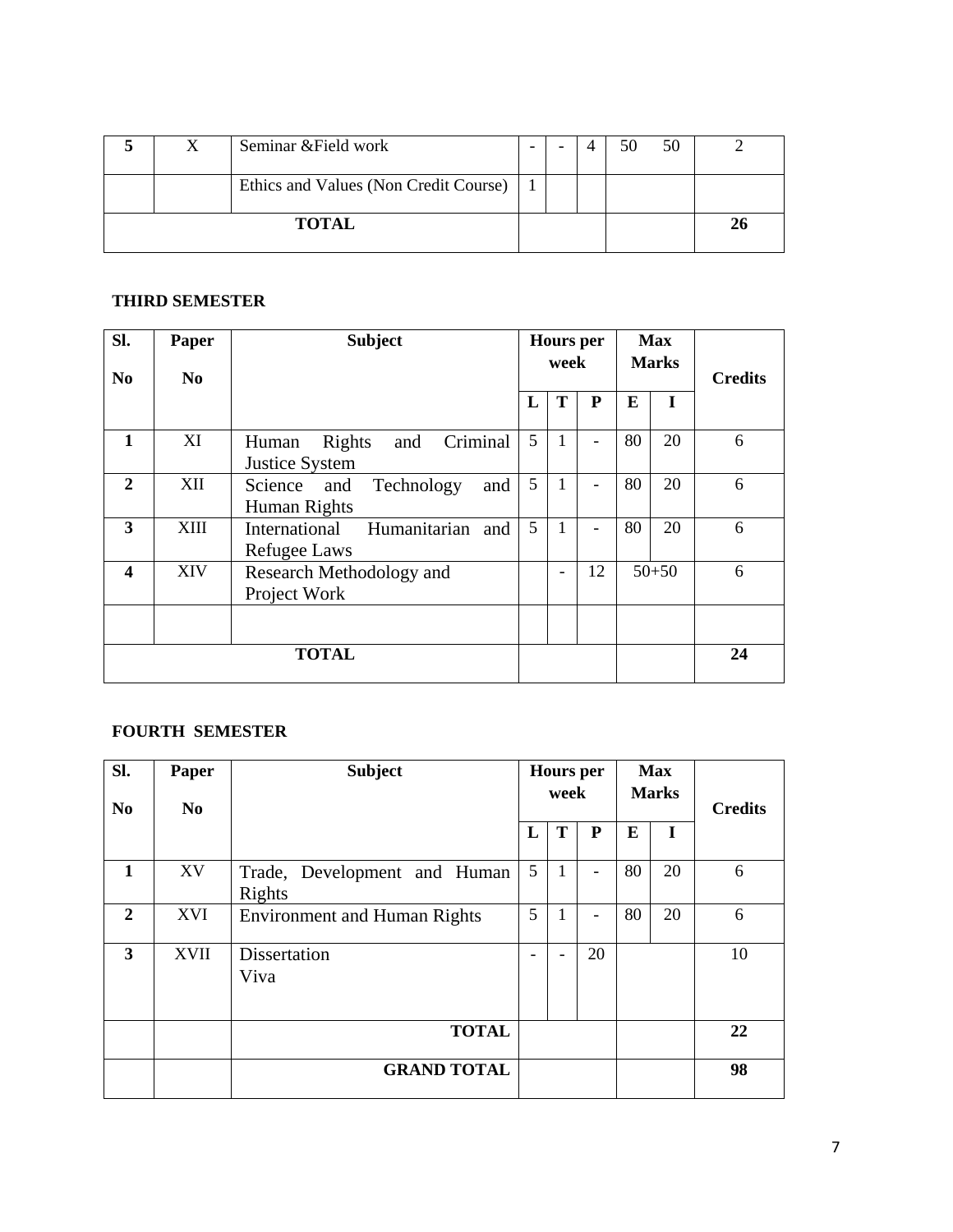# **M.A. HUMAN RIGHTS AND DUTIES**

# **(Syllabus**)

## **FIRST SEMESTER**

## **Paper I**.**: Philosophical and Historical Foundations of Human Rights and Duties**

## **Objective:**

This paper proposes to provide instruction on theoretical, conceptual, historical and other general aspects of human rights and duties. It encompasses philosophical and historical foundations, concept of rights and duties, theories of rights and duties, global and Indian perspectives, concept of the rule of law, co-relationships of rights and duties, and concept and classification of human duties and responsibilities

## **Unit I: Basic Concepts:**

Liberty, Freedom, Equality Justice, Individual, State, Human Society: Man and society, Civil Society, Human Values: Universal, Cultural, Social Dignity, Humanity. Compassion, Virtues, Moral and Ethical Traditions and Ideas, Concept of Security, Democracy Indian Concepts: Dharma, Raj Neeti, Lok Neeti, Danda Neeti, Nyaya Concept of Development

## **Unit II: Philosophical Perspectives**

Liberal Perspective: Locke, Rousseau, Thomas Paine, J.S.Mill, A.V.Dicey Marxian perspective: Marx, Gramsci, Ros Luxemberg Critical theory: Horbeumors Feminist Perspective Gandhian perspective Swaraj, Ruskin, Thoreau, Tolstoy approaches Dalit Perspective: Phule Narayana Guru, Ambedkar Amrtya Sen: Development as freedom

## **Unit III**: **Historical Development**

History of human rights civilization, Magna Carta, British Bill of Rights, French and American Declarations, International Bill of Rights, Universal Declaration of Human Rights, 1948.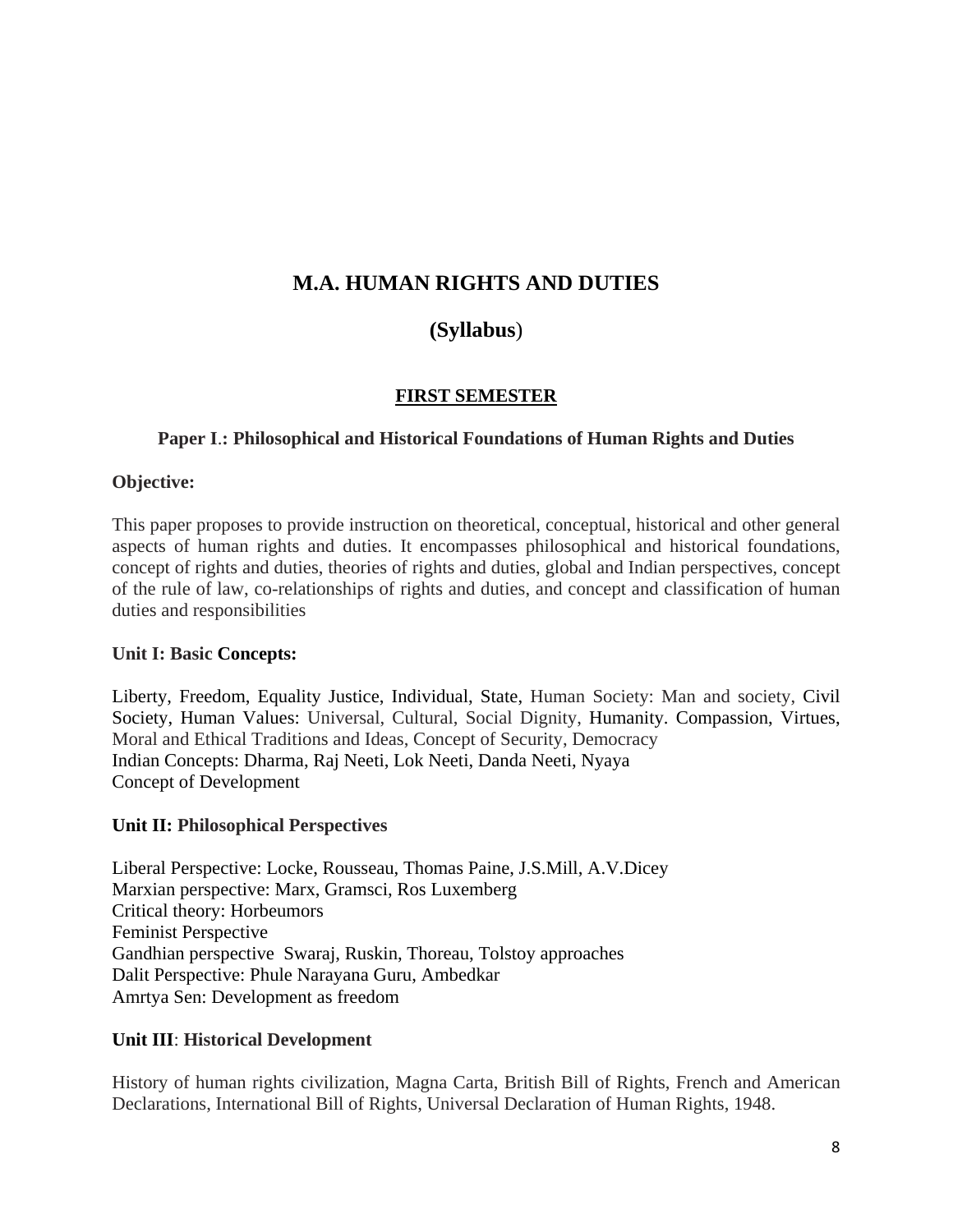### **Unit IV: Concept of Rights & Duties**

Meaning, Nature and definition, Classification of rights- First, Second, Third generation Rights Theories of Rights and Duties Natural Rights theory Liberal Theory of Rights Legal/positive Theory of Rights Marxist theory of Rights Sociological theory of Rights Cultural theory of Rights Modern Approaches to Rights Revival of Natural Rights Theory

### **Concept of Human Duties and Responsibilities**

- (a) Moral/Ethical/Social/Economic/Political
- (b) Eternal Universal
- (c) Traditional/Modern
- (d) Co-relationship with Human Rights
- (e) Justification of Ethical Beliefs and Duties: Fundamental Principles

### **Unit V: Rule of Law**

Concept, Origin and Importance Patterns of Rule of Law in Society Relation of Human Rights and Good Governance Democracy for Human Rights

## **REFERENCES:**

TSN Sastry. An Introduction of Human Rights, University of Pune.

Aryeh, Neier. International Human Rights Movement – A History, Princeton Press, 2012.

Anand, A.S., "Human Rights at the Threshold of the New Millennium", Journal of Indian Law Institute, Vol.40, Nos.1-4, 1998, pp.1-5.

Baxi, Upendra, Liberty and Corruption (1989).

Bhagwati, P.N., Dimensions of Human Rights (Madurai: Society for Community Organization Trust, 1987).

Cranston, M., What are Human Rights? (London: Bodley Head, 1973).

Donnelly, J., The Concept of Human Rights (London: Bodley Head, 1973).

Dworkin, R., Taking Rights Seriously (London: Duckworth, 1979).

Hingorani, R,C., "Human Rights in Developing Countries", Journal of Indian Bar Review, vol.10, no.41, 1983, pp. 615-60

Kazmi, Farid, Human Rights: Myth and Reality (New Delhi: Intellectual Publishers, 1987). Kothari, Smitu and Harsh Sethi, Rethinking Human Rights (1991).

Pollis, A. and P. Schwab, eds., Human Right, Cultural and Ideological Perspectives (New York:1979).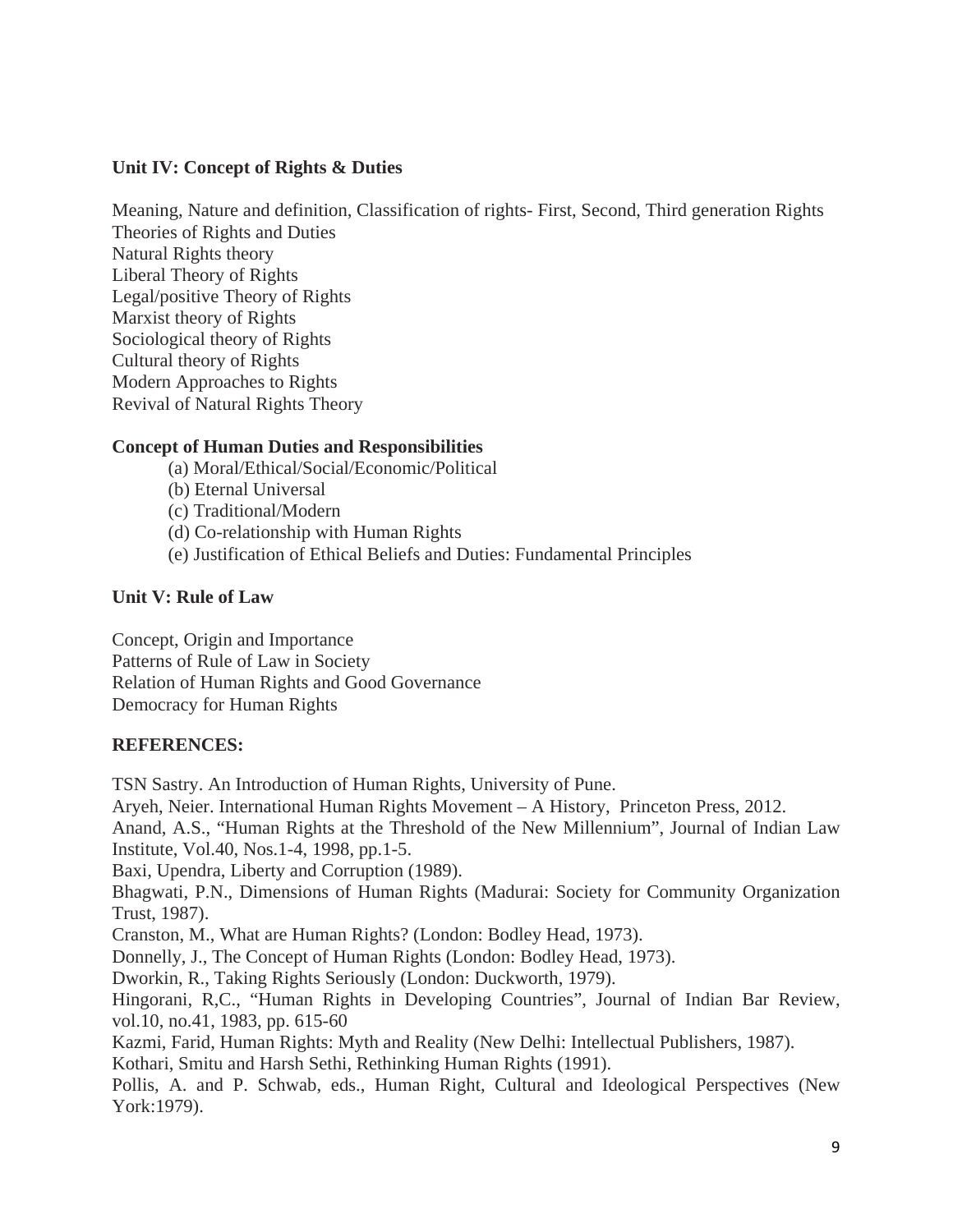Posner, M.I.I., "The Evolution of Human Rights Law", Columbia Journal of Transnational Law,Vol.31, no.2, 1994, pp.449-56.

Puntambekar, S.V., "The Hindu Concept of Human Rights", in UNESCO, ed., Human Rights Teaching (Paris: UNESCO, 1985), pp.19-20.

Rawls, J., A Theory of Justice (Oxford: Oxford University Press, 1972).

Raz, Joseph, The Morality of Freedom (New York, 1986).

Ritchie, D.C., Natural Rights (1894).

Schachter, Oscar, "Human Dignity as a Normative Concept", American Journal of International Law, vol.77, 1983, pp.848-54.

Sharma, K.D., "The Concept of Personal Liberty in Ancient Indian Legal Theory: Its Relevance in Modern Times", Kurukshetra University Law Journal, vol.4, 1978, pp.95-102.

Winston, Morton E., The Philosophy of Human Rights (Belmont: Wadworth, 1989).

Feinberg, J., "Duties, Rights and Claims", American Philosophical Quarterly, vol.3, 1966, pp.137 ff.

Marcie, R., "Duties and Limitations upon Rights", Journal of International Commission of Jurists, vol.9, 1968, pp.64-72.

Barry, Brian, Theories of Justice - A Treatise on Social Justice (London, 1989).

Bisht, B.S., "Human Rights: An Overview", in M.P.Dube and Neeta Bora, eds., Perspectives on Human Rights (New Delhi: Anamika Publishers, 2000), pp.44-51.

Narula, R.S., "Human Rights: The Concept and Reality", Sikh Review, vol.41, no.2, February 1993, pp.39-46.

Puntambekar, S.V., "The Hindu Concept of Human Rights", in UNESCO, ed., Human Rights Teaching (Paris: UNESCO, 1985), pp.19-20.

UN High Commissioner for Human Rights, An Introduction: Making Human Rights a Reality (New York: UN Publication Division, 1996).

UNESCO, Philosophical Formulations of Human Rights (Paris: UNESCO, 1986).

UNESCO, Taking Action for Human Rights in the Twenty-first Century (Paris: UNESCO, 1998).

## **Paper II: Human Rights and Duties in India- Ideal and Reality**

#### **Unit I: The Constitution and Human Rights and Duties**

Constituent Assembly debates on the Fundamental Rights, Directive Principles and Fundamental Duties, Problems of choosing "Fundamental Rights". Problem of defining reasonable restrictions on fundamental rights International human rights and the Indian Constitution Fundamental Duties of State and Citizen: problems of implementing Duties Directive Principles of State Policy Interrelationships and tensions inter se

#### **Unit II: Special Laws for Protection of Specific Categories/ Vulnerable Sections of the people**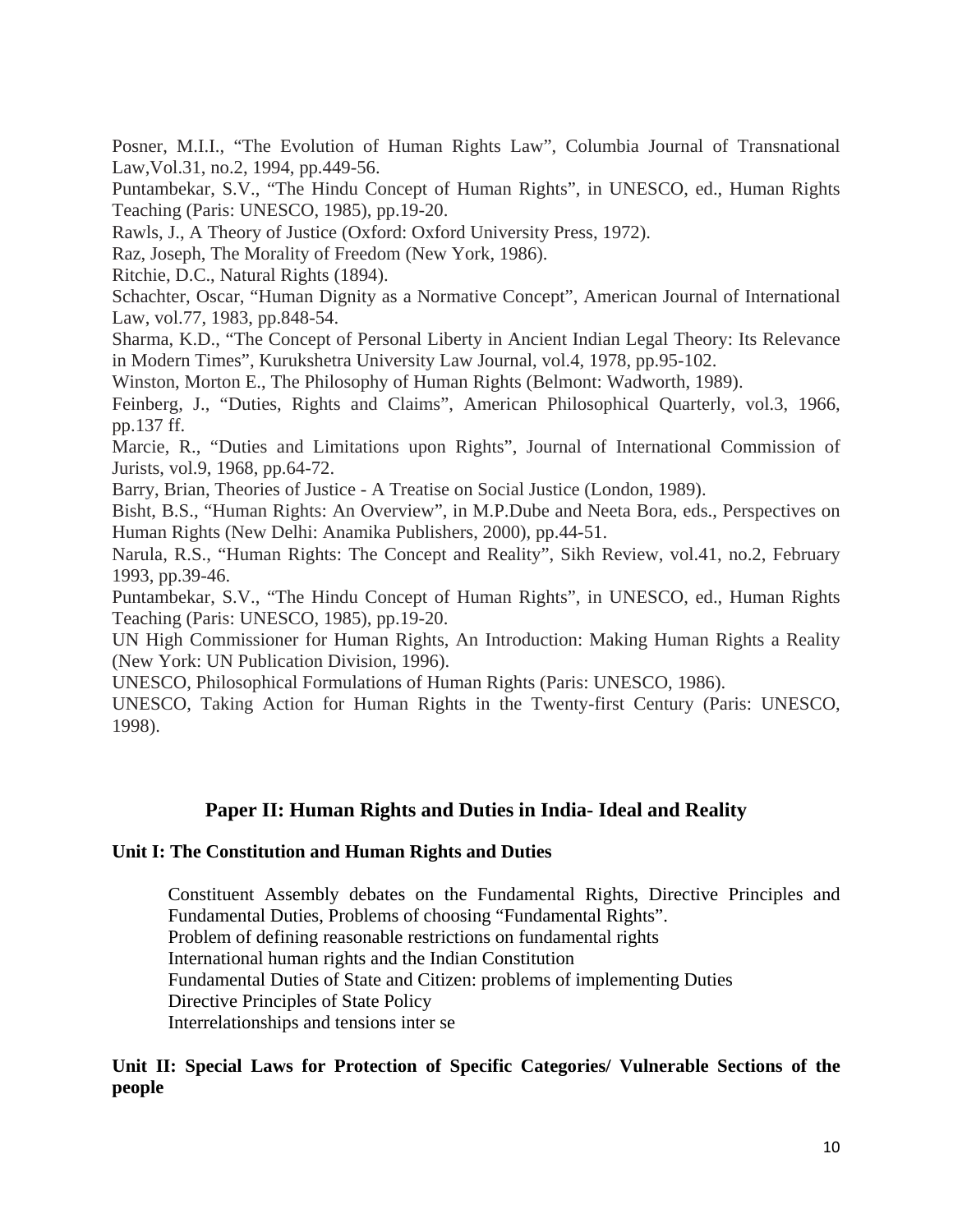Reservations and the right to equality Protection of Minorities Protection of Women: in Private and Public domain Protection of Aged Protection of Differently Abled Children

#### **Unit III: Implementation Medium and Mechanisms**

Dispute Redress Agencies: Judiciary, Use of PIL, ADR (Alternative Dispute Resolution), Consumer fora. National Institutions: SC/ST Commission, Minorities Commission, Women's Commission Human Rights Commissions: National and State Professional Councils, eg., Medical Council of India, Bar Council of India NGO Social Movements and Pressure groups working through democratic **Institutions** Media Advocacy, Press Council of India

#### **Unit IV: Problems of Enforcement of Human Rights in India**

Poverty, illiteracy, inaccessibility of redress Abuse and misuse of power, e.g., deaths and torture in police custody Lack of accountability and transparency in government functioning: Right to Information Lack of People's Participation in Governance Social prejudices against caste, women, minorities, etc.

#### **Unit V: Human Rights Violations in Public and Private Domain**

Human Rights violations in private domain: within the family, by dominant castes, religious groups-Impact on Individual, Family and Society. Human Rights violations in public domain- Strengths and Weaknesses of State in controlling Violation- Human right perspectives of Counter violence. Inter-caste, inter-community tensions and violence Violation due to inequitable access to natural and material resources.

#### **REFERENCES:**

Agarwal, H.O., Implementation of Human Rights Covenants with Special Reference to India (New Delhi: D.K.Publishers, 1993).

Agrawala, S.K., Public Interest Litigation: A Critique (Bombay: N.M.Tripathi, 1985). Alston, Phillip, The United Nations and Human Rights (London: Clarendon Press, 1995).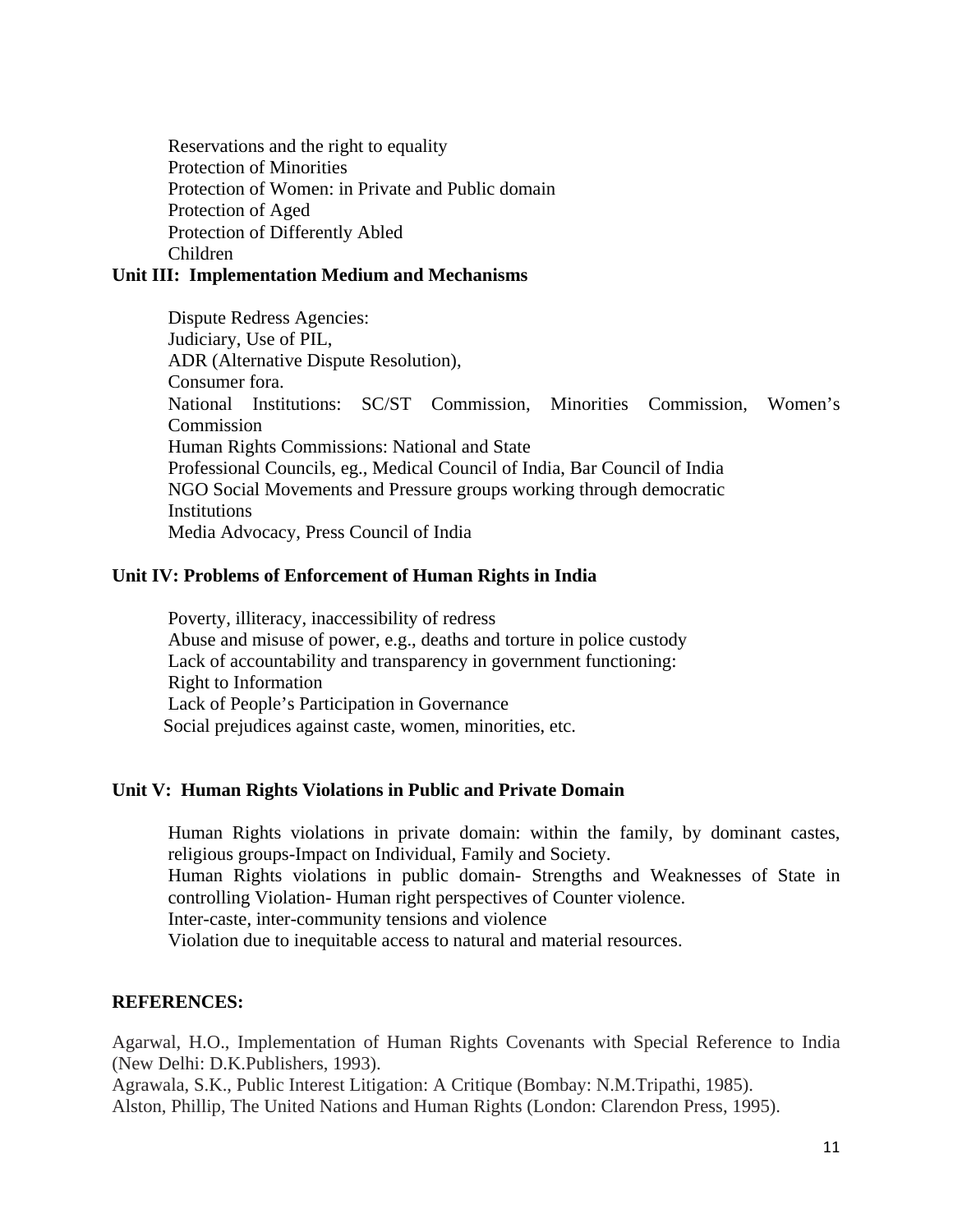Aroras, Nirman, "Custodial Torture in Police Stations in India: A Radical Assessment", Journal of Indian Law Institute, vol.41, nos.3 and 4, 1999, pp.513-29.

Bajwa, G.S. and D.K. Bajwa, Human Rights in India: Implementation and Violations (New Delhi: D.K. Publishers, 1996).

Bhalla, S.L., Human Rights: An Instrumental Framework for Implementation (New Delhi: Doctashelf, 1991).

Bhargava, G.S., "National Human Rights Commission: An Assessment of Its Functioning", in K.P.Saksena, ed., Human Rights: Fifty Years of India's Independence (New Delhi: Gyan Publishing House, 1999), pp.106-118.

Camphell, T. and others, Human Rights: From Rhetoric to Reality (Oxford: Blackwell, 1986).

Dikshit, R.C., Police: The Human Face (New Delhi: Gyan Publishing House, 1999).

Mehta, Satinder Mohan, "Preventive Detention Laws: Their Enforcement and the Judiciary visàvis Personal Liberty", Kurushetra University Law Journal, vol.4, 1978, pp.116-30.

## **Paper III: Socially and Economically Disadvantaged People and Human Rights and Duties**

### **Objective:**

This paper focuses on the need for protection of the socially and/or economically disadvantaged sections of the Indian society such as the Scheduled Castes and Tribes, and other communities similarly placed. It comprises six units which encompass historical, philosophical and social perspectives, status in Indian society, constitutional protection, special laws and policies, institutional mechanisms for protection of SC/ST and OBCs, and relevant international standards.

#### **Unit I: Historical, Philosophical and Social Perspectives**

#### **Unit II: Status of Disadvantaged People in Contemporary Indian Society**

Concept and Identification of a Disadvantaged Group; Feudalism, Caste system and the socio-economic situation; Social and economic deprivations of the lower rungs of society through history; British rule and its impact on these communities

Issues of social and economic inequalities in Indian society; Role of social reformers:

Gandhi, Ambedkar and others; Social and economic equality versus freedom from foreign rule

Status today: Issues of identification of Scheduled Castes/Scheduled Tribes, Dalits and other backward classes: Deprivations and atrocities, Poverty, illiteracy and unemployment, Economic and social inequalities, Issues of land rights, rural indebtedness, impact of environment protection laws including forest laws on tribal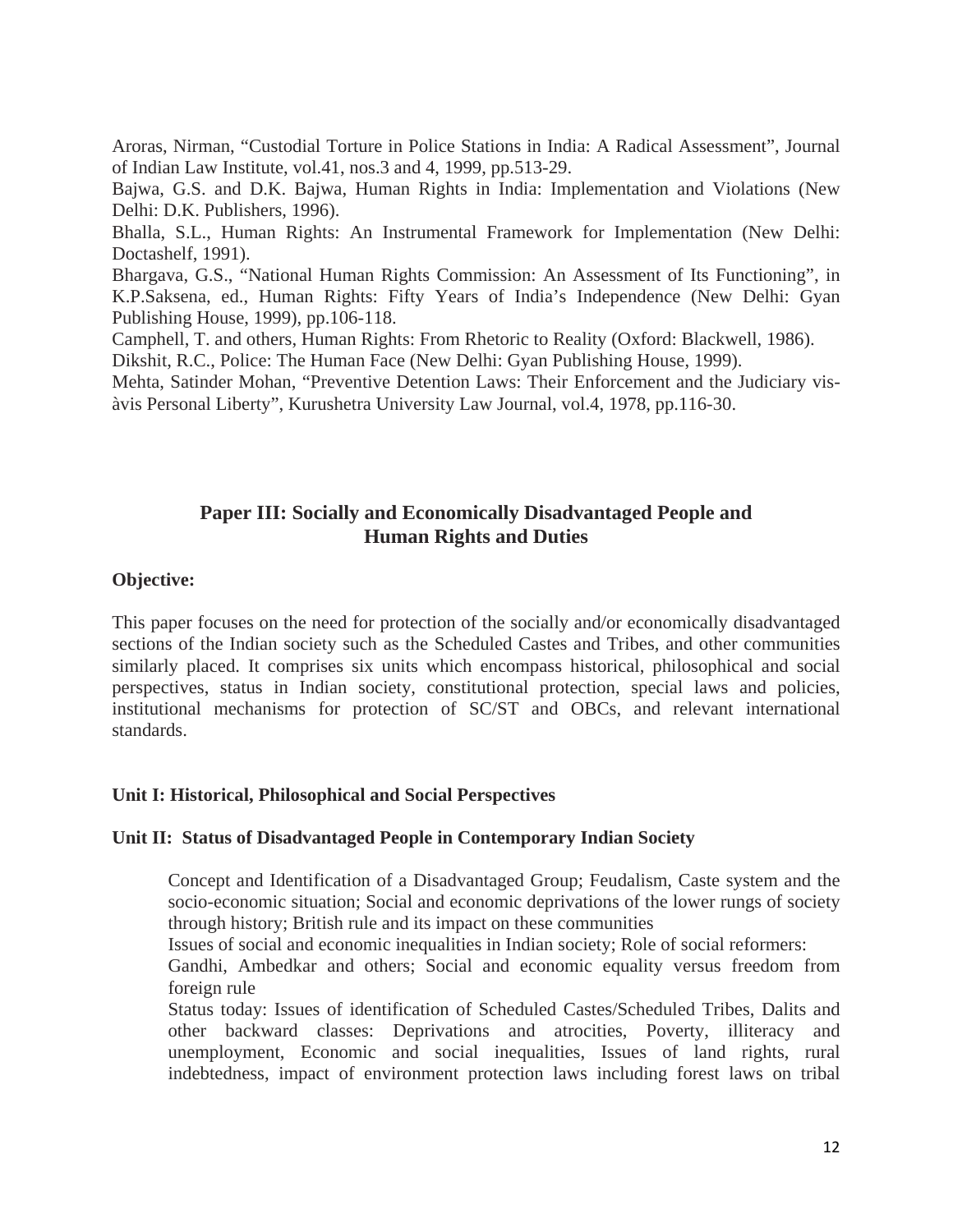communities; Access to fruits of development; Bonded labour, exploitation, issues of human dignity; Caste wars; Politics of caste and class

#### **Unit III: Constitutional Protection**

Fundamental Rights and Directive Principles under the Constitution Special protection under Article 15 (4), Article 16 (4) & (4-A), Article 17, Article 29(1), Article 46, Articles 334 335, 338, 339, 340, 341, & 342, Fifth and Sixth Schedules

### **Unit IV**: **Special Protection: Laws and Policies**

Special Laws: Protection of Civil Rights Act 1955, Scheduled Castes and Scheduled Tribes (Prevention of Atrocities) Act 1989, Employment of Manual Scavengers and Construction of Dry Latrines (Prohibition) Act 1999 Other relevant legal provisions Policies of Government: Reservations, quotas, special drives and schemes

## **Unit V: Institutional Mechanisms for Protection of SC/ ST and OBCs**

Constitutional Mechanisms: Legislature, Executive, Judiciary- Important case law National Commissions, State Commissions Non-Governmental Organizations Information Media

## **REFERENCES:**

UN Centre for Human Rights, Minority Rights (Geneva: World Campaign for Human Rights, 1998).

UN Centre for Human Rights, Study on the Rights of Persons Belonging to Ethnic, Religious and Linguistic Minorities (New York: UN Publication Division, 1991).

UN Centre for Human Rights, The Rights of Indigenous Peoples (Geneva: World Campaign for Human Rights, 1997)

Khan, Mumtaz Ali, Human Rights and the Dalits (New Delhi: D.K. Publishers, 1996)

Omvedt, Gail, Dalits and the Democratic Revolution (1994)

Mohammad Shabbir Rawat publications. BR Ambedkar Study in Law and Society. Rawt Publications, Jaipur & New Delhi, 1997

P.Jaganmohan Reddy, Former Judge, Supreme Court of India. Minorities and the Constitution University of Bombay, 1981

S.K.Singh. Bonded Labour and the Law. Deep & Deep Publications, New Delhi

Kusum Sharma. Ambedkar and Indian Constitutions. Asish Publishing House, New Delhi

Dr.K.Ramaswamy, Former Justice, Supreme Court of India. Bharat Ratna Dr. B.R.Ambedkar and Social Justice. Hyderabad

S.C.Dube. Indian Society. The Director, National Book Trust, India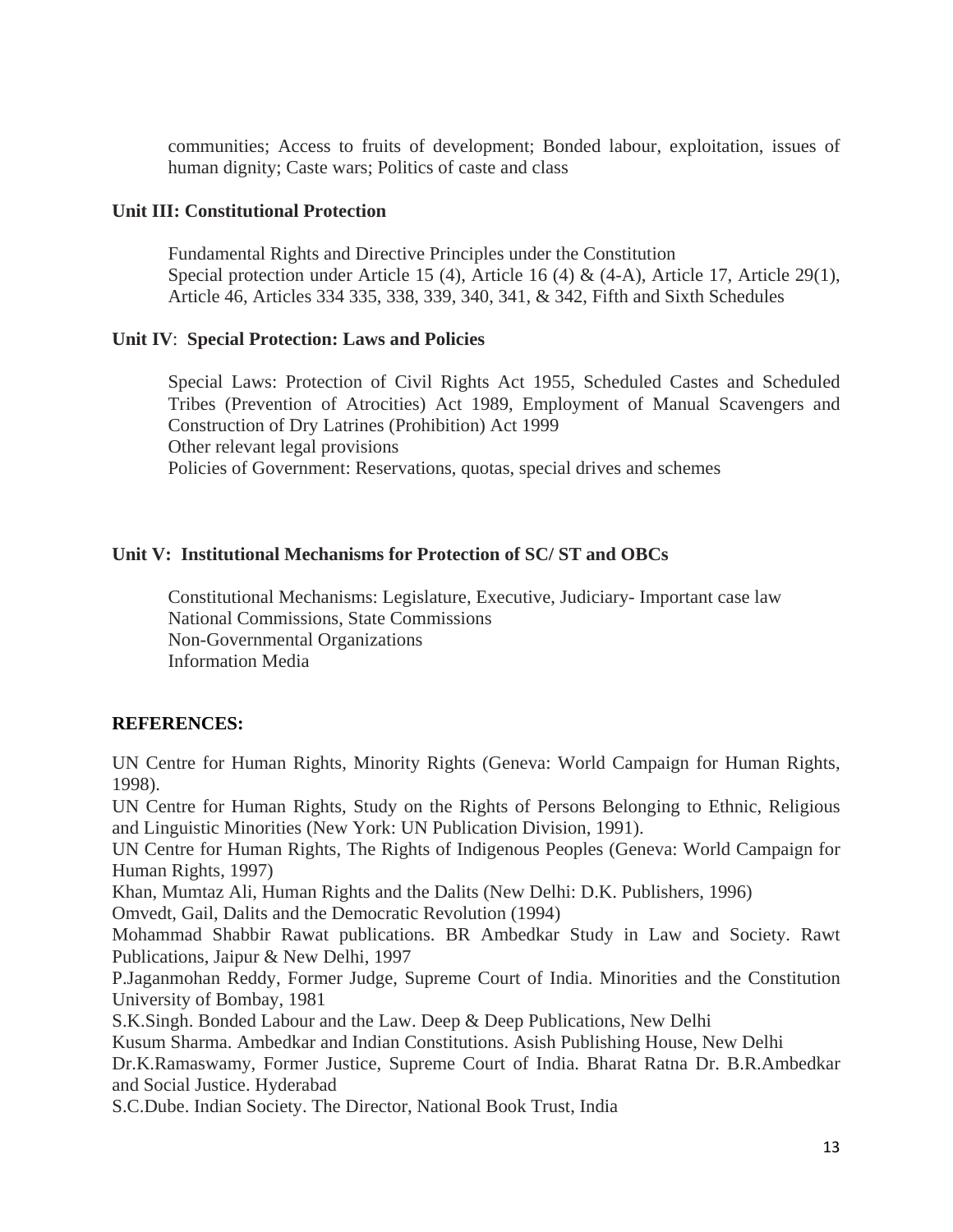Dr. Justice.K.Ramaswamy, Former Judge, Supreme Court of India. Dalits and Advasis Education Judicial Decisions and Executive Responses. Dr. BR Ambedkar People's Educational trust, Hyderabad.

## **Paper IV: Human Rights and Duties in International Perspective**

### **Objective:**

The focus of this paper is on the development of international concern for human rights and of norms and institutional mechanisms at the international and regional levels. Through nine units, it deals with the emergence of international and regional concern for human rights; emergence of diverse international instruments on rights and duties; the role of the United Nations; some specific rights such as self-determination, freedom from discrimination, freedom from torture, right of women, and rights of the child; European Convention; American Convention; African Charter and developments in Asian Region.

## **Unit I: Major International Instruments on Human Rights**

Universal Declaration of Human Rights, UN International Covenant on Civil and Political Rights, 1966, International Covenant on Economic, Social and Cultural Rights,1966, Machinery for Implementation- Problems of Enforcement of international Human Rights Law

#### **Unit II: Duties and Responsibilities**

Duty to respect the rights of others (Article 29 of Universal Declaration of Human Rights, 1948 UNESCO Declarations of Human Rights, 1948 United Nations Declarations on the Rights and Responsibilities of 1999

## **Unit III: Regional Instruments for promotion and protection of human rights**

European Convention on Human Rights, 1950, American Convention on Human Rights, 1969 African Charter on Human and People's Rights, Implementation Mechanism of European, American and African Human Right instruments, Asian situation.

## **Unit IV International Responses to Select Problems**

International Convention on Elimination of All forms of Racial Discrimination, 1965 Convention against Torture.(CAT) Convention on the Prevention and Punishment of the Crime of Genocide, 1948

Convention on the protection of all persons from being subjected to torture and other cruel and inhuman or degrading treatment or punishment, 1984 \_CAT

Human Trafficking; Palermo Protocol to Prevent, Suppress and Punish Trafficking in Persons, especially Women and Children, 2003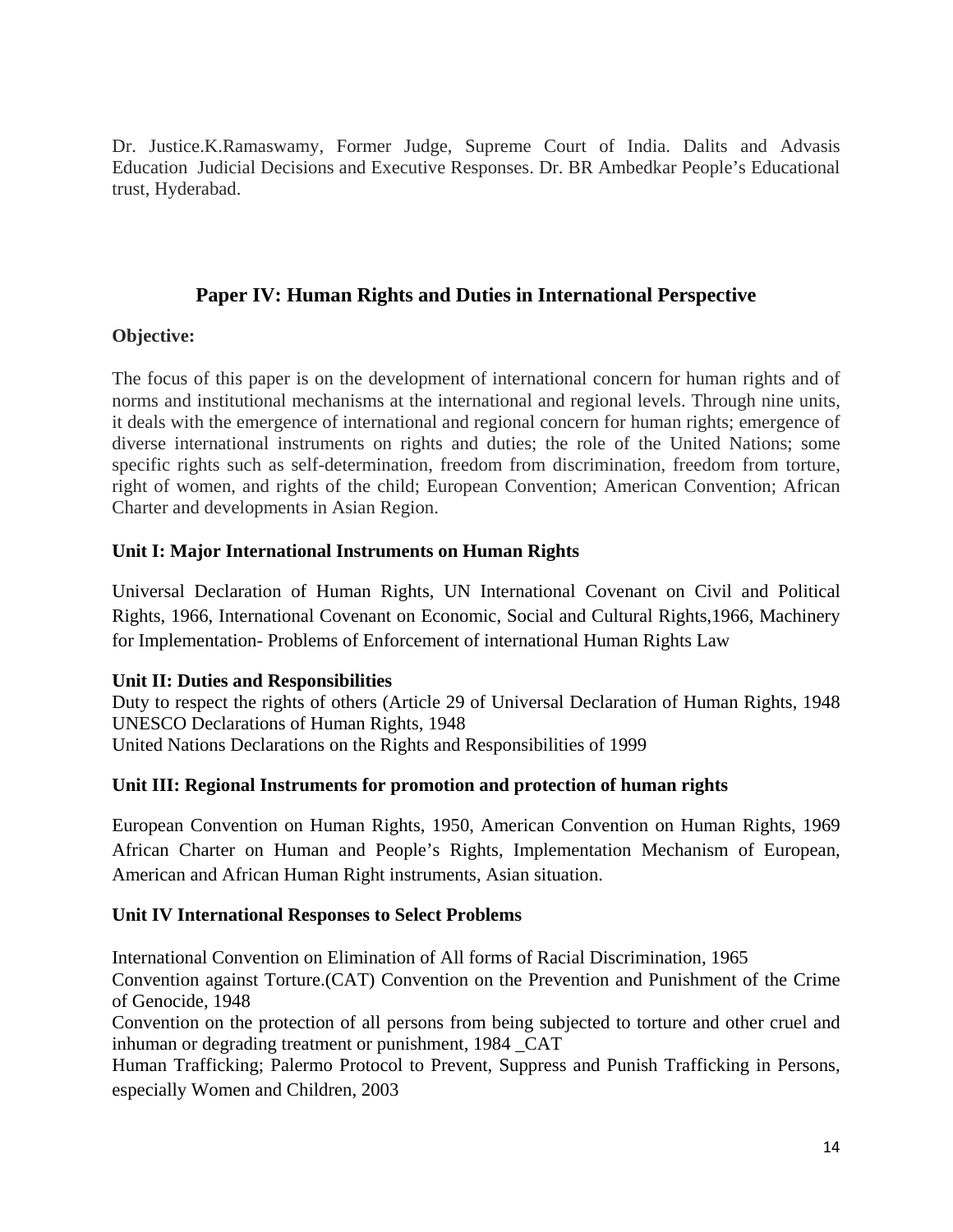#### **Unit V: International Crimes**

Terrorism, Reasons for growth, problems and implication to human rights-

Legal Reponses- International Convention for the Suppression of Terrorist Bombings, adopted by the General Assembly of the United Nations on 15 December 1997, International Convention for the Suppression of the Financing of Terrorism, adopted by the General Assembly of the United Nations on 9 December 1999

War Crimes: Reasons for emergence, Significance to human rights and humanitarian law, ICC, History of emergence, Objectives, Jurisdiction and contribution to implementation of IHL and criminal justice.

## **REFERENCES:**

Ian Brownlie, et al. (eds.), *Basic Documents on Human Rights* (2006), Oxford

P.R. Gandhi (ed.), *Blackstone's International Human Rights Documents,* (2001), Universal, Delhi

David Robertson, *A Dictionary of Human Rights*, (2004), Europa Publications, London Aryeh, Neier. International Human Rights Movement – A History, Princeton Press, 2012

Philip Alston (ed.), *The United Nations and Human Rights* (1996), Clarendon Press, Oxford

Henry J. Steiner, et al., (eds.), *International Human Rights in Context,* (1996), Chapter , Clarendon Press, Oxford

Brundland Report, *Our Common Future* (1986), Oxford

Amita Agarwal, *Human Rights for Survival of Civilization*, Kalinga Publications, Delhi (2004) V.R. Krishna Iyer, *Human Rights—A Judge's Miscellany* (B.R. Publishing Corporation) Satish C. Shastri (ed.), *Human Rights, Development and Environmental Law: An Anthology* 

(2006)

Kalpana Annabiram, *Crafting Human Rights Cultures*, NALSAR University of Law (2006) UN Centre for Human Rights, The International Bill of Human Rights (Geneva: World Campaign for Human Rights, 1996)

UN, The Universal Declaration of Human Rights 1948-1998 (New York: UN Dept. of Public Information, 1998)

Alston, P. and G. Quinn, "The Nature and Scope of States Parties' Obligations under the ICESCR" Human Rights Quarterly, vol.9, 1987, pp.156-81

Bailey, Sydney D., The UN Security Council and Human Rights (New York: St. Martin's Press, 1994)

Baxi, Upendra, "The New International Economic Order, Basic Needs and Rights: Notes towards Development of the Right to Development", Indian Journal of International Law, vol.23, 1983, pp.225-45

Boven, Bernard H., 'The Role of the United Nations Secretariat in the Area of Human Rights', New York University Journal of International Law and Politics, Vol.24, no.1, 1991, pp.69-108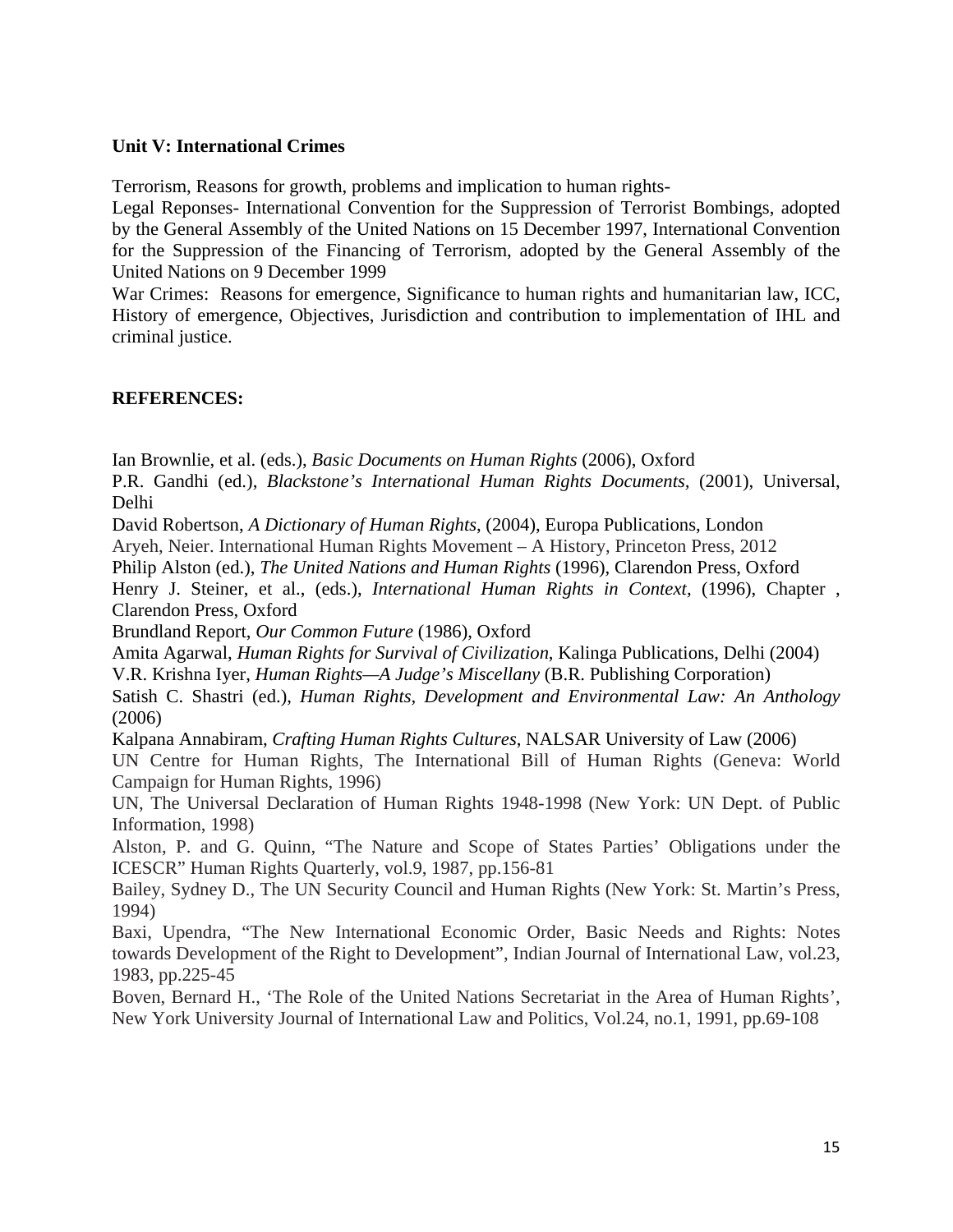#### **Paper V Practical Paper on Seminar and Field Work**

## **SECOND SEMESTER**

## **Paper VI: Societal Issues of Human Rights in India**

#### **Objective:**

Societal problems of human rights are sought to be dealt with through six units. They encompass concept and approaches, and a special focus on social, economic, political, health and cultural problems that underlie human rights deprivations in Indian society.

#### **Unit I: Concepts and Approaches**

Concept of societal problems and human rights Theoretical approaches to social problems and social changes Causes and types of social problems Societal problems and human rights

#### **Unit II: Social Problems**

Problems of hierarchy Problems of minorities, scheduled caste and scheduled tribes Population explosion Violence against women and children Problems of aged and disabled

#### **Unit III: Economic Problems**

Poverty and unemployment Privatization, liberalization and globalization Corruption, consumer rights Problems of sustainable development

## **Unit IV: Political Problems**

Regionalism, terrorism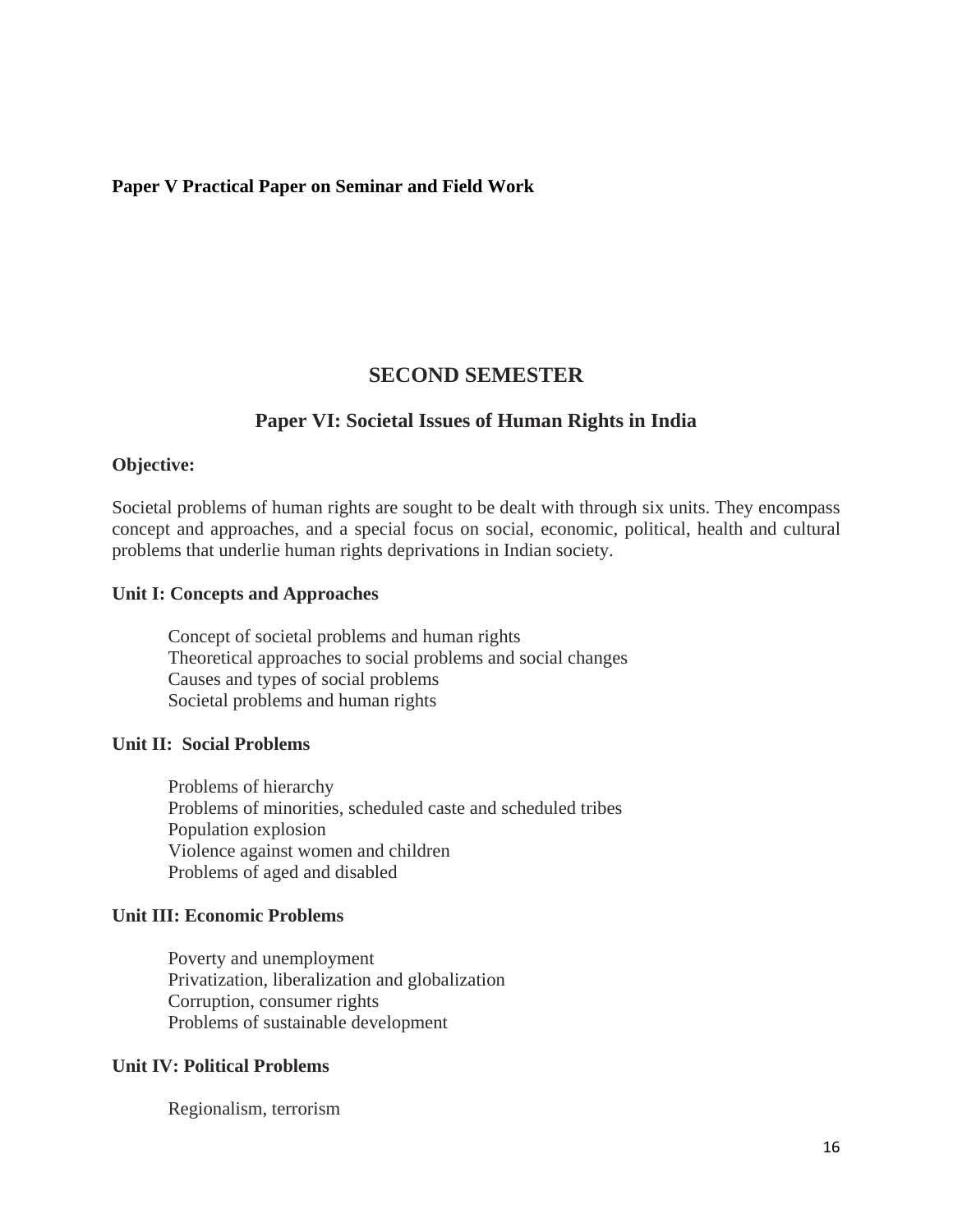Assaults on democracy

#### **Unit V: Cultural Problems**

Lack of cultural humanist values in education, cultural relativism National and universal cultural conflicts and tensions Problems of composite culture

### **REFERENCES:**

Alam, Aftab, ed., Human Rights in India: Issues and Challenges (New Delhi: Raj Publications, 1999).

Begum, S.M., ed., Human Rights in India: Issues and Perspectives (New Delhi: APH Publishing Co., 2000).

Chauhan, Abha, "Dowry-related Crimes: Violation of Human Rights," in A.P.Vijapur and Kumar Suresh, eds., Perspectives on Human Rights (New Delhi: Manak Publications, 1999), pp.120-36.

Desai, A.R., ed., Violations of Democratic Rights in India (Bombay: Popular Prakashan, 1986).

Ghosh, S.K., The Law of Preventive Detention in India (Bombay: N.M. Tripathi, 1969).

Hussain, Delwar, "Combating Terrorism without Violating Human Rights: Some Options Revisited", Bliss Journal, vol.15, no.3, pp.277-98.

Sehgal, B.P.Singh, Human Rights in India: Problems and Perspective (New Delhi: Deep and Deep Publications, 1996).

Sen, Shanker, "Indian Prisons: A Survey", in K.P.Saksena ed., Human Rights: Fifty Years of India's Independence (New Delhi: Gyan Publishing House, 1999), pp.99-105.

Sorabjee, Soli J., "State of Human Rights", Social Action, vol.40, no.1, 1990, pp.16-24.

Tarkunde, V.M., "Human Rights: An Overview", in K.P. Saksena, ed., Human Rights: Fifty Years of India's Independence (New Delhi: Gyan Publishing House, 1999), pp.129-36.

Tiwana, S.S., "National Human Rights Commission and Human Rights Violations in India", in M.P.Dube and Neeta Bora, eds., Perspectives on Human Rights (New Delhi: Anamika Publishers, 2000), pp.80-90.

Tyagi, Y.K., "Human Rights in India: An Overview", International Studies, vol.29, no.2, 1992, pp.199-208.

## **Paper -VII: Women, Human Rights and Duties**

## **Objective:**

In six units, this paper elaborates the following aspects of Women's Rights and Duties: historical, philosophical and social perspectives, status of women in contemporary Indian society, international norms for protection of women, the status of women under the Indian Constitution, special laws and policies for protection of women in India, and institutional mechanisms for protection of women in India.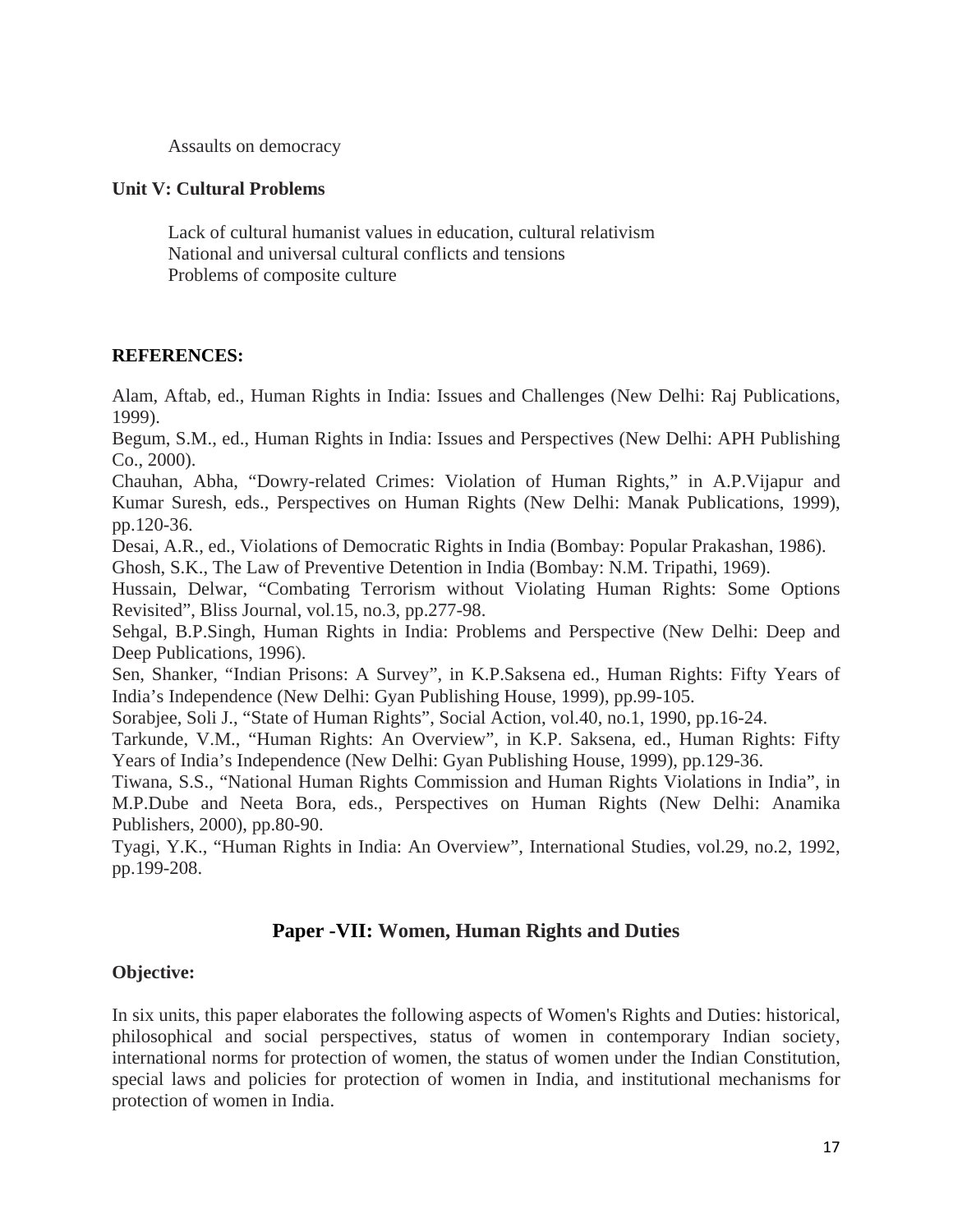### **Unit I: Historical, Philosophical and Social Perspectives of Status of Women in Contemporary Indian Society**

Concept of Gender

Causes of under status- Poverty, illiteracy, lack of independence, lack of education oppressive social customs and gender bias

Violence against and abuse of women in public and private domains

Concept of gender empowerment, Feminist Perspectives of gender empowerment, Index of Gender Empowerment

#### **Unit II: International Norms for Protection of Women**

Convention on Elimination of All Forms of Discrimination against Women 1979,(CEDAW) UNESCO Convention against Discrimination in Education 1960 UN Convention on Political Rights of Women 1952, Convention on Nationality of Married Women 1957 Convention on Consent to Marriage, Minimum Age for Marriage and Registration Marriages 1962, Declaration on the Elimination of Violence against Women 1993, Documents of the Four World Conferences on Women: Mexico 1975, Copenhagen 1980, Nairobi 1985, Beijing 1995 Protection of women in armed conflicts

#### **Unit III: The Constitution of India and the Status of Women**

Fundamental Rights and Directive Principles under the Constitution Right to Equality, Right to Life and Liberty, Concept of Protective Discrimination -Case law Special provisions for the protection of women: Article 15(3), Article 39 (d)  $\&$  (e) Article 42, Articles 243-D & 243-T Political reservation for woman empowerment- Issues

Right to education- Implications to woman development

#### **Unit IV: Special Laws and Policies for Protection of Women**

(i) Special Laws: Suppression of Immoral Traffic Act 1956, Indecent Representation of Women (Prohibition) Act 1986, Commission of Sati (Prevention) Act 1982, Medical Termination of Pregnancy Act 1971, Maternity Benefit Act 1961, Equal Remuneration Act 1976, Dowry Prohibition Act 1961, Domestic Violence Act, Nirbhaya Act, Sexual Harassment Laws.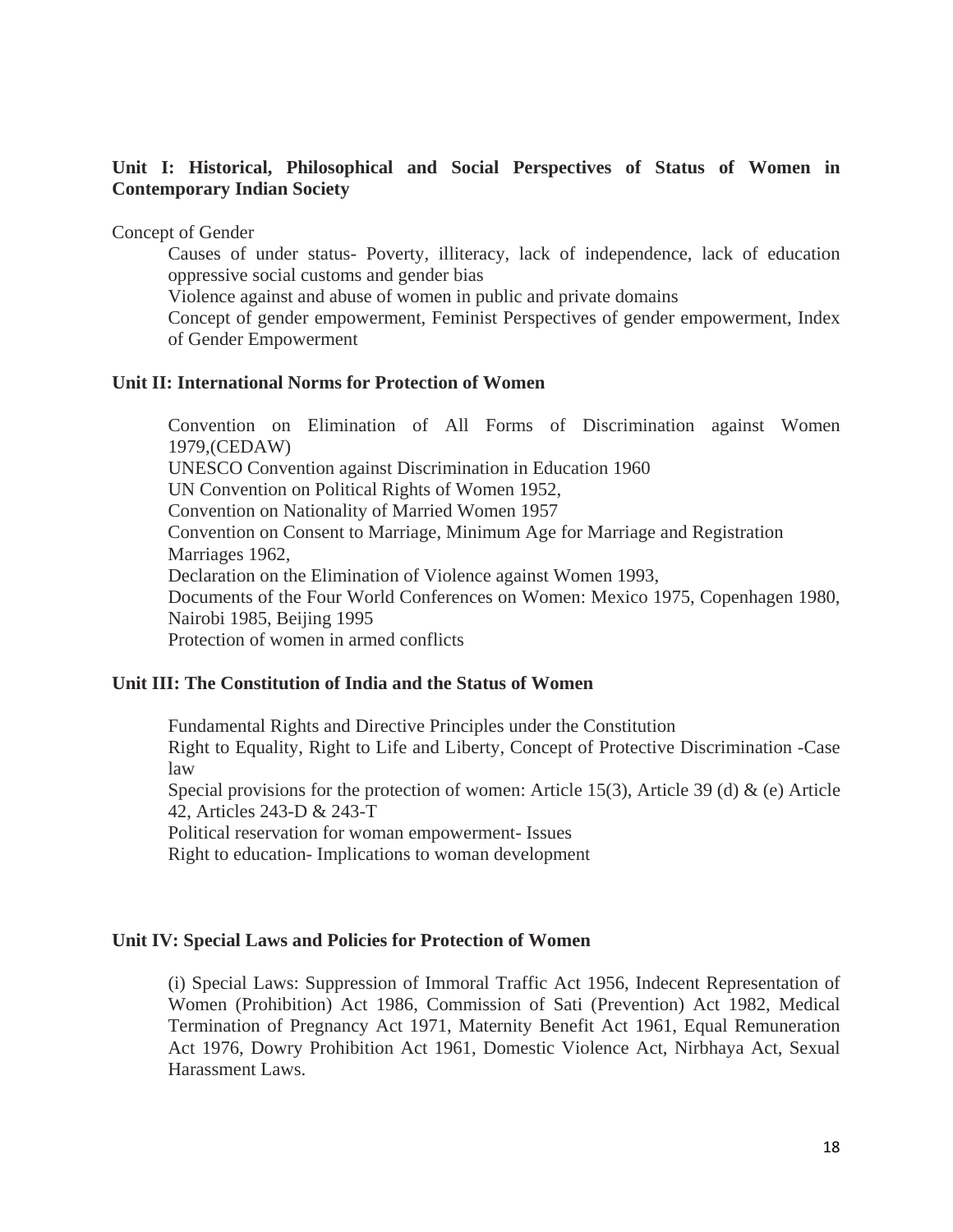#### **Unit V: Institutional Mechanisms for Protection Of Women**

 Judicial contribution for gender justice Statutory mechanism: National and State Commission for Women The Non-Governmental Organizations Role of Media for gender justice

#### **REFERENCES:**

Reicha, Dhanwar, Women, Human rights, Religion and Violence, Nirmal Book Agency, 1998. G.B.Reddy, Woman and Law, Gogia House Ltd.

"Vrinda Nabar Caste as Woman" (First published) Penguin Books India (P) Ltd., 1995.

Friedrich Ebert Stiftuny Edited by Nitya Rao, Luise Rurup "A Just Right", First Published in 1997.

Kalpana Kannabiran & Ritu Menon "From Mathura to Manorama" – by First Published by Women Unlimited (An Associate of Kali for Women), 2007.

Tapan Biswal, Human Rights, Gender and Environment viva Books Pvt Ltd, 2006.

M. Lakshmipathi Raju, Women Empowerment, Challenges and Strategies. Regal Publications, 2007.

Nandita Gandhi and Nandita Shah, The issues at Stake: theory and Practice in the Contemporary Women's Movement in India (New Delhi: Kali for Women, 1992), p.94.

Flavia Agnes, Feminist Jurisprudence: Contemporary Concerns (Bombay: Majlis, 2003).pp-8-9.

Kumkum Sangari. "Gendered Violence: The Discourses of Culture and Tradition", in Radhika Coomaraswamy & Nimanthi Rajasingham, Contested Terrains: Gender, violence and Representation in South Asia (New Delhi & Colombo: Women Unlimited & International Center for Ethnic Studies), forthcoming.

Kalpana Kannabiran and Vasanth Kannabiran, "Caste and Gender: Understanding the Dynamic of Power and Violences, Economic and Political Weekly, September 14, 1991.

Martha Nussbaum, in Zoya Hasan, E. Sridharan, R. Sudarshan (eds.,) India's Living Constitution: Ideas, Practices and Controversies (New Delhi: Permanent Black, 2002), p. 258. Dr.S.R.Myneni – Women & Law, 2010.

## **Paper -VIII: Working Class and Human Rights**

#### **Objective:**

Labour welfare has for long been one of the crucial areas of human rights and duties. This paper deals with conceptual issues, status of the working class, workers rights and duties, emerging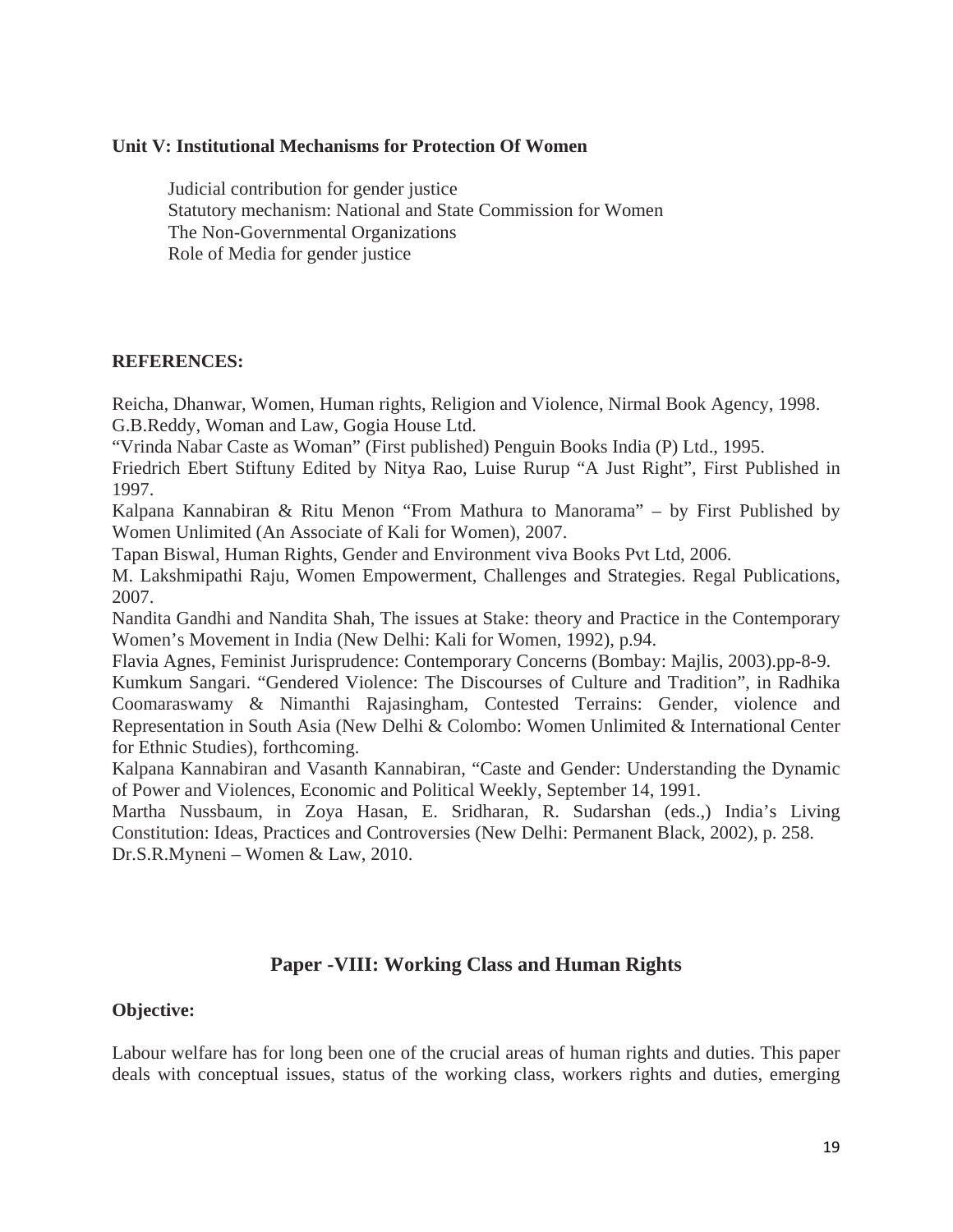problems, conflicting rights, international standards, Indian framework, and enforcement agencies.

#### **Unit I: Status of Working Class**

Working Class: Conceptual Issues **Definition** Classification Work Culture and Welfare Measures Industrial Conflicts and Insecurity

#### **Unit II. State Ideology and Position of Working Class**

Working class movement From Laissez Faire to Welfare State Privatization to Globalization Impact of Technological Developments

#### **Unit III: International Standards**

Role of ILO to Improve Labour conditions ILO Core Labour Standards WTO –Impact on Labour ILO and Child Labour ILO and Women Debate on Social Clause and WTO

#### **Unit IV: Indian Framework**

Constitutional Protection Workers' Rights- Right to form Associations, Nature of Right to Strike, Trade Unionism and development, Right to Social Security, Maternity Benefit,, Accidents, Health Hazards. Problem of Bonded Labour, Child Labour and workers in unorganized sector

#### **Unit V Conflicting Rights : Worker's Benefit V. Employer's Inconvenience**

 Industrial Discipline, Lock out and Closure Workers' Participation in Management Work Culture and Welfare Measures Retrenchment, Termination and Displacement Industrial Conflicts and Insecurity Dispute Settlement Mechanisms under Industrial Disputes Act Labour Safety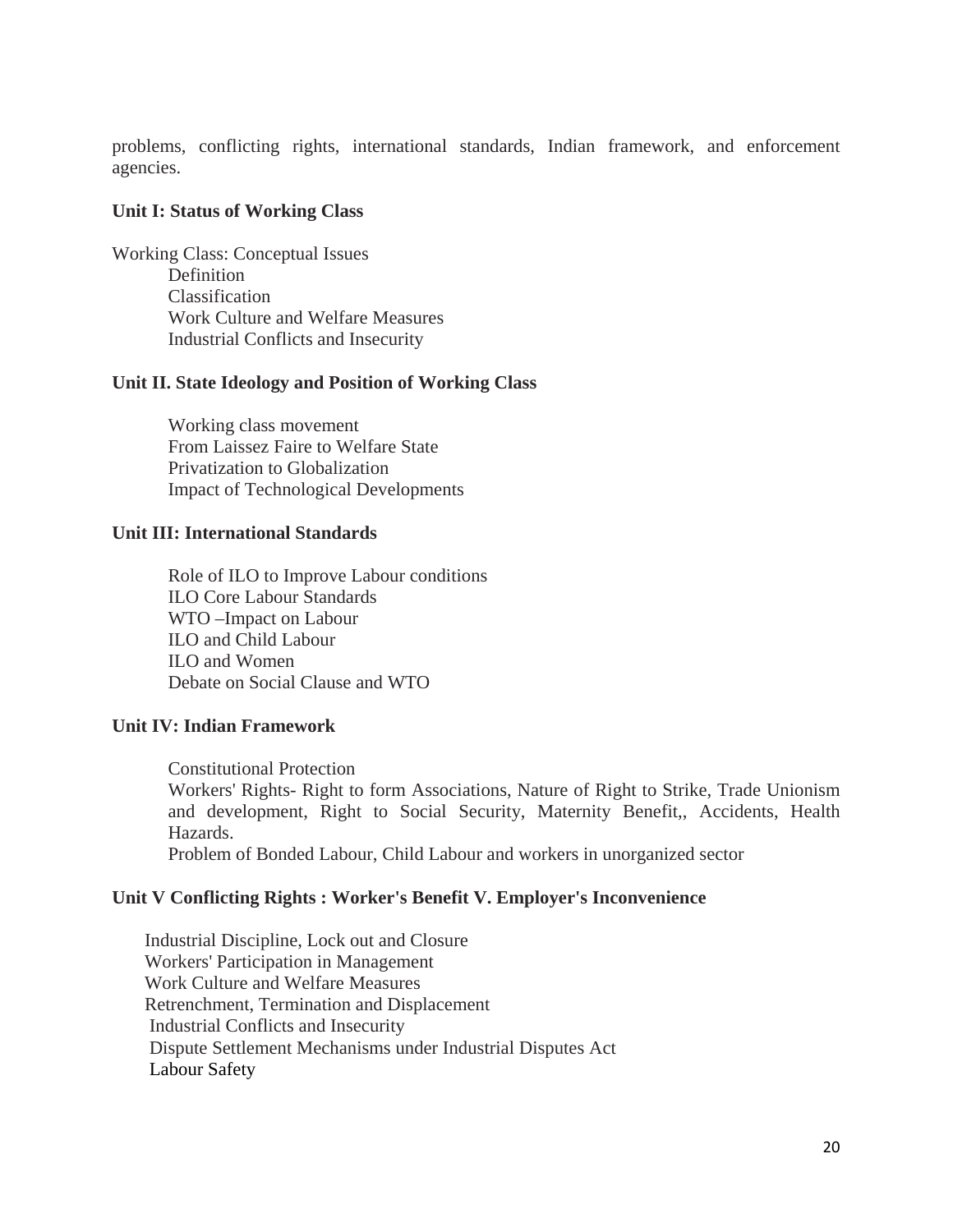### **REFERENCES:**

ILO, Comparative Analysis of the International Covenants on Human Rights and International Labour Conventions and Recommendations, Official Bulletin (Geneva), vol.52, no.2, 1969, pp.181-216.

ILO, Migrant Workers (Geneva: International Labour Office, 1974).

ILO, Recommendations by the ILO of the World Conference on Human Rights: A Description of ILO Action on Human Rights, UN Doc.A/CONF./57/PC16/Add. 3.

ILO, The ILO and Human Rights: Report of the Director-General (Part I) (Geneva: International Labour Office, 1968).

Diller, Janelle M. and David A. Lany, "Child Labour Trade and Investment: Towards the Harmonisation of International Law", American Journal of International Law, vol.91, no.4, 1997, pp.663-96.

Kumar, Bindal, Problems of Working Children (New Delhi: APH Publications, 2000).

Mehta, P.L., Child Labour and the Law (New Delhi: Deep and Deep, 1996).

Misra, L.D., Child Labour in India (Oxford University Press).

Prakash, S.S., Bonded Labour and Social Justice (New Delhi: Deep and Deep, 1990).

Sankaran, Kamala, "Human Rights and the World of Work", Journal of Indian Law Institute, vol. 40, nos.1-4, 1998, pp.284-94.

Shah, Bahadur, "Pioneering Role of ILO in Litigation of Welfare International Law: Influencing Municipal Law of the States", Indian Journal of International Law, vol.34, 1994, pp.66-72.

Valticos, N., International Labour Law (Netherlands: Kluwer, 1979).

## **Paper- IX: Social Movements, and Human Rights, NGOs in Indian Context**

### **Objective:**

This paper aims at a sociological study of human rights and duties in India. Through five units, it encompasses a conceptual perspective, impact of social and religious reforms movements and human rights, political and ecological movements and human rights, and the role of international and national institutions in promoting human rights.

#### **Unit I Conceptual Perspective**

Concept of social movement Types of movements Ideology, organization Mobilization leadership Social Movements as promoter of social change and Human Rights

#### **Unit II. Social and Religious Reforms Movements and Human Rights**

Brahmo Samaj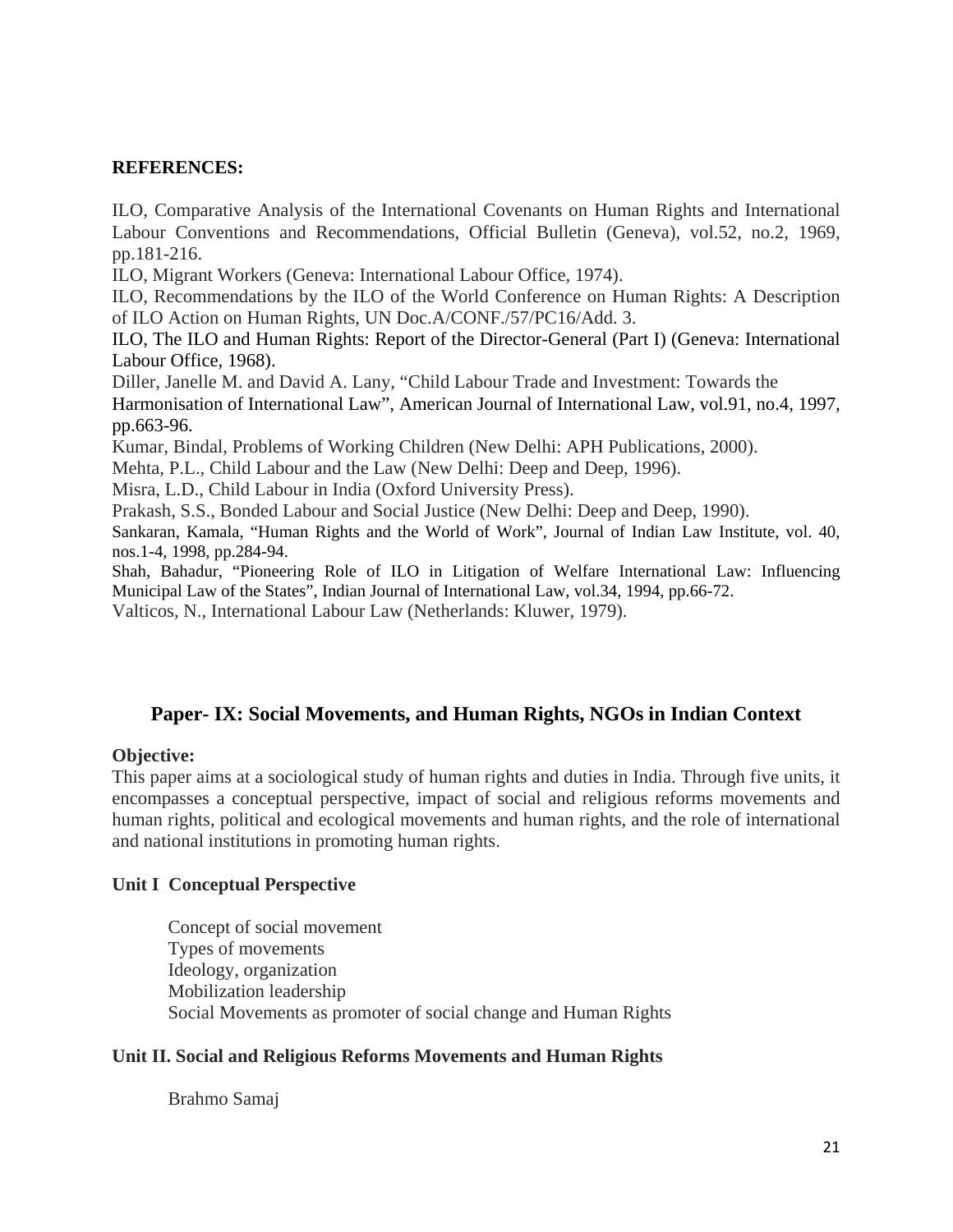Arya Samaj Dalit Movements Tribal Movements Women's Movements Other Movements

#### **Unit III Political Movements and Human Rights**

Freedom Movements Peasant Movement Regional and Ethnic identity Movements (Separatist & Terrorist Movement) Sarvodaya Movement and Land Reform Movements Trade Union Movements Students Unrest

#### **Unit IV; Ecological/Environment Movements And Human Rights**

Chipko Movement Narmada Bachao Andolan Role of State and Judiciary

#### **Unit V Role of NGOs in Promoting Human Rights**

Importance of NGOs as promoters of social causes NGOs and People Movements, PUCL, PUDR etc. Limitations of NGOs Contribution of NGOs to Human Rights Education

#### **REFERENCES:**

Eide, Asbjorn, "Human Rights Movement and the Transformation of International Order",Alternatives, vol.11, no.3, 1986, pp.367-402.

Karna, G.N., "Disability Rights Movement: Conceptual Framework and Its Implications for India", Disabilities and Impairments, vol.14, no.1, 2000, pp.15-22.

Kaushik, Vijay, Women's Movements and Human Rights (Jaipur: Pointer Publishers,1999).

Kothari, Smitu, "Human Rights Movement in India: A Critical Overview", Social Action, vol.40, no.1, 1990, pp.1-15.

Puri, Balraj, 'Role of Human Rights Groups in Kashmir', Radical Humanist, Vol.54, No.4, July 1990, pp.25-28.

Roy, Jaytilak Guha, "Human Rights Movement in Modern India", in A.P.Vijapur and Kumar Suresh, eds., Perspectives on Human Rights (New Delhi: Manak Publications, 1999), pp.50-58

Steiner, Henry J., Diverse Partners: Non-Governmental Organisations in the Human Rights Movement: The Report of a Retreat of Human Rights Activists (Massachusetts: Harvard Law School, 1990).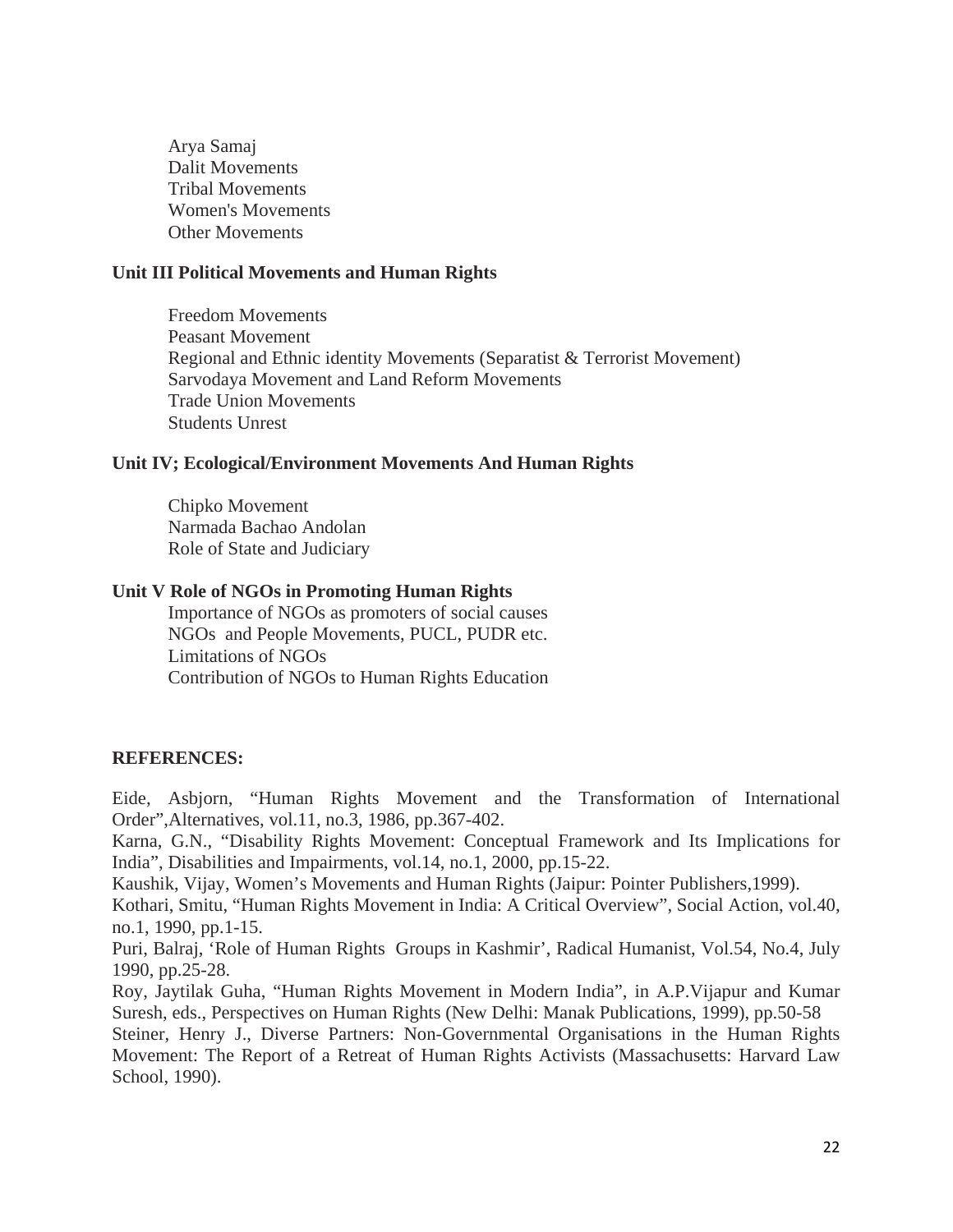Tyagi, Y.K., "Golden Jubilee of Unfinished Task: The United Nations Human Rights Movement",International Studies, vol.32, no.4, 1995, pp.441-60. Tyne, Claude H. Van, India Freedom Movement (Delhi: Akashdeep Publishing House, 1990).

#### **Paper X Seminar and Field Work**

## **THIRD SEMESTER**

## **Paper -XI: Human Rights and Criminal Justice System**

#### **Objective:**

Criminal justice system is one of the critical areas of human rights and duties where the legal system is tested on a continuous basis for preservation of peace and security in society on the one hand, and preservation of human dignity of both victims of crime and persons accused of it. This paper covers, besides the conceptual and other perspectives, the principal rights problems, rights of the accused, the rights of inmates of prisons and custodial homes, access to justice, right to compensation, punishments, administration of justice and international perspectives.

#### **Unit I: Historical, Philosophical and Social Perspectives of Criminal Justice**

#### **Unit II: Conceptual Perspective**

 Concept of crime and criminal liability Theories of Punishment Differences in Negligence, Intention and Motive

#### **Unit III. Human Rights Issues and Approaches involved in Criminal Justice**

Human Right approaches to Capital Punishment Police Atrocities and Accountability Maintenance of Law and Order, Encounter deaths Terrorism and Insurgency, Human Right debates over TADA and POTA, State supported violence Need for Victim oriented criminal Justice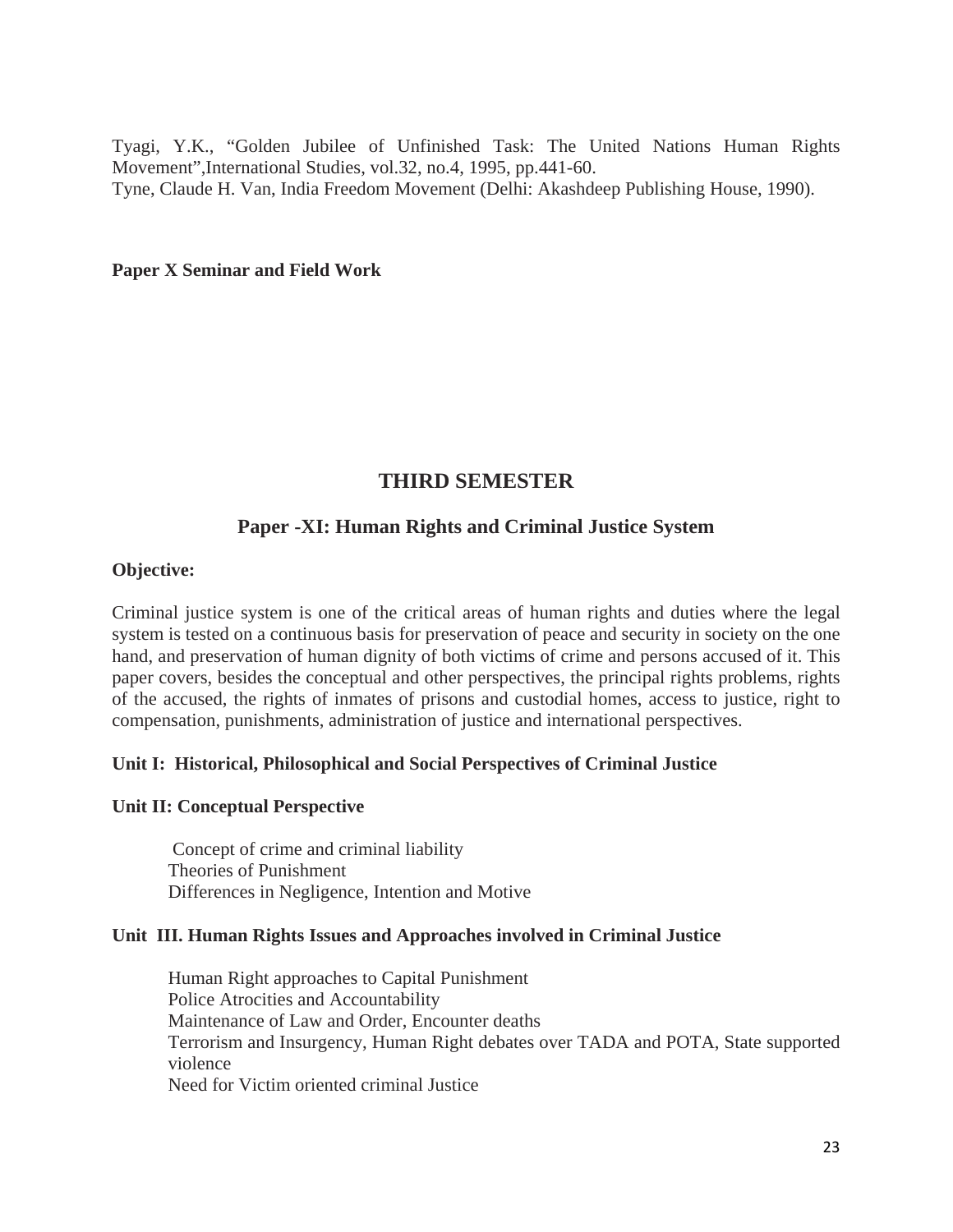### **Unit IV. Rights of Accused**

Double Jeopardy Right against self-incrimination Production before Magistrate Fair Trial Speedy Trial Rights of Women accused Right to legal aid

### **Unit V: Juvenile Justice**

Reasons for Juvenile Justices system Reformatory Approach, Juvenile Justice legislation Problems of Juvenile homes, Age related dilemmas

### **REFERENCES:**

UN Centre for Human Rights, Enforced or Involuntary Disappearances (Geneva: World Campaign for Human Rights, 1991)

UN Centre for Human Rights, Extra-judicial, Summary or Arbitrary Executions (Geneva: World Campaign for Human Rights, 1997)

UN Centre for Human Rights, Human Rights and Pre-trial Detention: A Handbook of International Standards relating to Pre-trial Detention (New York: UN Publication Division, 1994)

UN Centre for Human Rights, Methods for Combating Torture (Geneva: World Campaign for Human Rights, 1995)

UN, Guiding Principles for Crime and Criminal Justice in the Context of Development and a New International Economic Order (New York: UN Department of Public Information, 1988)

UNESCO, Violations of Human Rights: Possible Rights of Recourse and Forms of Resistance (Paris: UNESCO, 1984)

Aroras, Nirman, "Custodial Torture in Police Stations in India: A Radical Assessment", Journal of Indian Law Institute, vol.41, nos.3 and 4, 1999, pp.513-29.

Bakken, T., "International Law and Human Rights for Defendants in Criminal Trials", Indian Journal of International Law, vol.25, 1985, pp.411-23

Bakshi, P.M., "Rights of Detenus: Personal Hearing", Journal of Indian Law Institute, vol.30, no.3, July-Sept. 1998, pp.351-54.

Bansal, V.K., Right to Life and Personal Liberty (New Delhi: Deep and Deep, 1986)

## **Paper -XII: Science, Technology and Human Rights**

## **Objective:**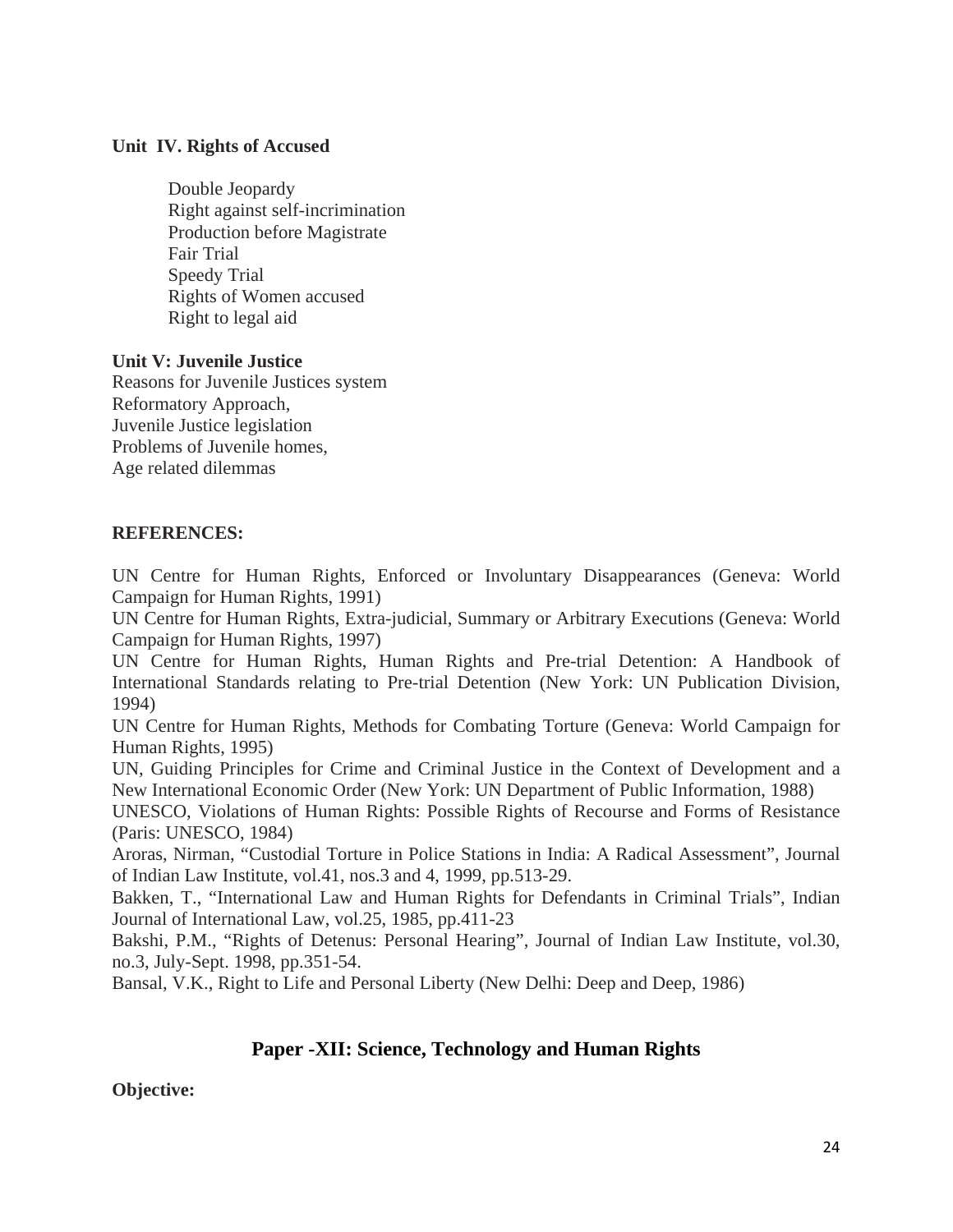The focus of this paper is the impact of developments in science and technology on human rights and duties. Through nine units, the paper deals with some conceptual aspects of impact of science and technology on human life and society, and some specific human rights issues identified on the basis of this impact, such as those relating to the right to human dignity, freedom from torture; freedom of information, thought and expression; and rights to food, health, development, clean environment and peace.

### **Unit-I: Conceptual Legal and Ethical Issues**

Concept of Science & Technology as a Tool for Furtherance of Human and Social Welfare; Debates over 'Development': 'Quality' of Life: Spiritualism Versus Materialism, The status of human right to enjoy the benefits of social progress. Concept of intellectual property protection for scientific inventions- related human right concerns

### **Unit II: Reproductive technology- Implications to Family and Society**

In vitro Fertilization, Surrogacy Arrangements, Cloning- Impact on child and family, Rights of the child, reproductive rights of women, Poverty and commercial use of Reproductive Technology-Case studies, legal Challenges and responses

#### **Unit-III: Information Technology and Human Rights**

Revolution in Information Technology, Cyber Crimes and Human Rights, Impact of information technology on right to life and liberty, right to development and right to privacy. Issue of National security- case studies

#### **Unit-IV Biotechnology & Human Rights**

Biotechnology, Meaning, Advantages and Disadvantages, Biotechnology in agriculture- Positive and negative implications to Food Security, environment and farmers, BT Agriculture as a Commercial Industry, BT Cotton case study, WTO and biotechnology

#### **Unit V: Medical Advancements and Human Rights**

Stem cell therapy**-**Advantages from human rights perspective, legal and moral dilemmas of stem cell therapy; Organ Transplantation, Problems and Prospects, Individual and social implications due to increase in life expectancy. Clinical trials of new Drugs. Guidelines for clinical trials

## **REFERENCES**

UN Centre for Human Rights, (1996) Advisory *Services and Technological Cooperation in the Field of Human Rights*, World Campaign for Human Rights, Geneva: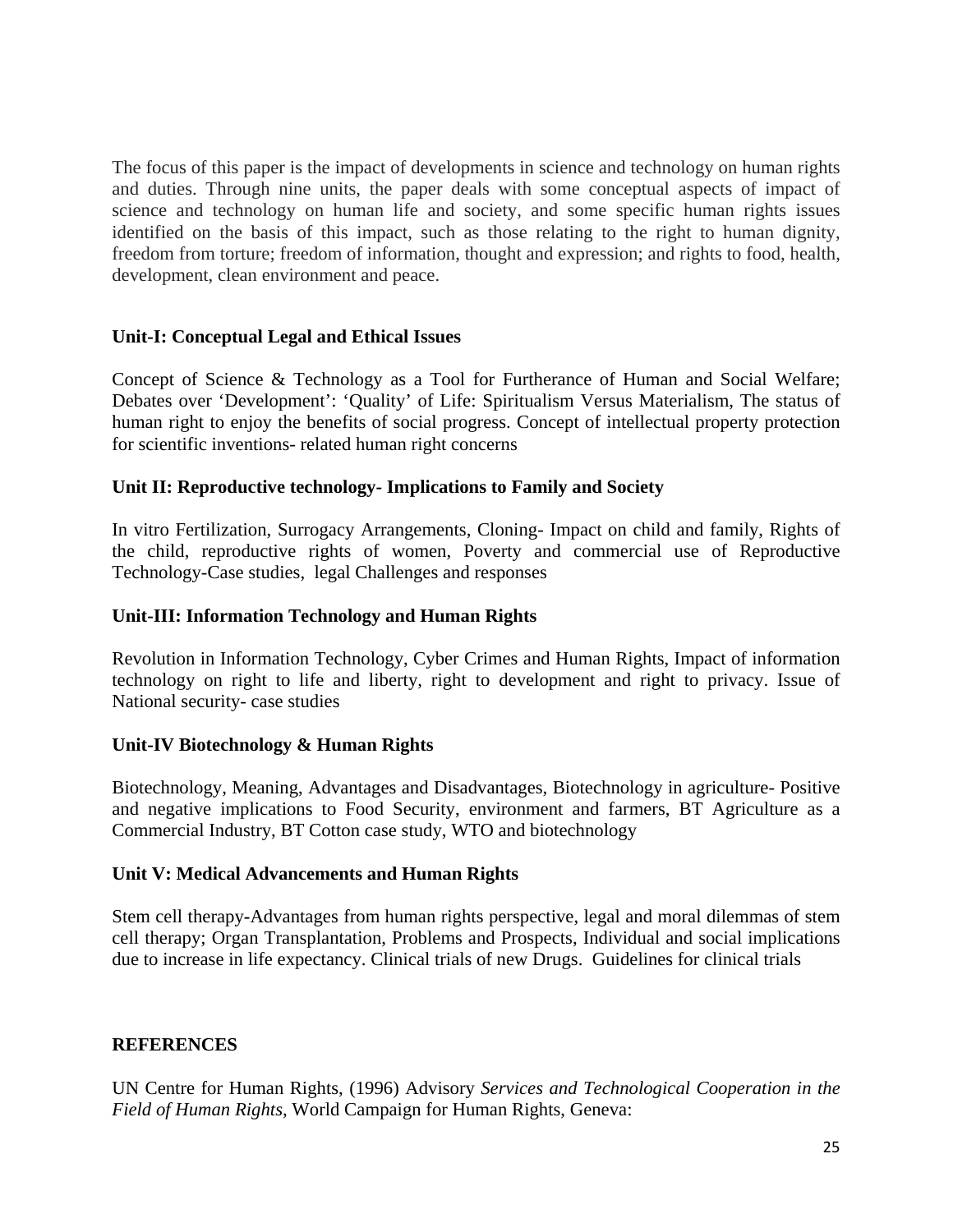UN Centre for Human Rights, (1991), Report of the International Consultation on AIDS and Human Rights, Geneva, 26-28 July 1989 UN Publication Division, New York

UN, (1982), Human Rights and Scientific and Technological Development ,UN Department of Public Information, New York

WHO, (1996), *Health as a Bridge for Peace and Human Rights* WHO, Geneva

WHO, (1975). Protection of Human Rights in the Light of Scientific and Technological Progress in Biology and Medicine, WHO, Albany

Amarasekara, Kumar, (1998), "*Autonomy, Paternalism and Discrimination¨The Darker Side of Euthanasia*", in Antony Anghie and Garry Sturgess, eds., *Legal Visions of the 21st Century: Essays in Honour of Judge Christopher Weeramantry*: Kluwer, The Hague

Bankowski, I., (ed.), (1993), International Ethical Guidelines for Bromedial Research Involving Human Subjects: WHO, Geneva

Johnston, Ann and others, (eds), (1986). New Technologies and Development, UNESCO, Geneva:

Michael, James, (1994), *Privacy and Human Rights: An International and* 

*Comparative Study with Special Reference to Documents in Information Technology*, UNESCO, and Paris

Mukherjee, Sipra G., (1985) ,"*Promotion of Human Rights and Science Education*", in K.P.Saksena,( ed)., *The Teaching about Human Rights* , Huriter New Delhi:,

Nawaz, M.K., "Law, Human Rights and Computer", *Indian Journal of International* 

*Law, vol.25, nos. 3 and 4, July-Dec. (1985)* 12. Satyamala, C., "Hazardous Contraceptives and the Right to Life*", Journal of the Indian Law Institute, vol. 40, 1998, pp. 174-199.* 

Sisskind, Charles, (1973), *Understanding Technology Feffer and Simons*, (New York):

## **Paper- XIII: International Humanitarian and Refugee Laws**

**Objective:** This paper aims to introduce to the student the humanitarian issues as well as those of refugees. It helps the learner to understand the fineness of humanitarian law as well as the limitations of the same in enforcement in cases of international as well as non international armed conflicts.

#### **Unit I: Conceptual Perspective**

Origin and Development of International Humanitarian Law (IHL), Relationship between human rights law and IHL, Doctrine of Military Necessity Versus the Principles of Humanity, Non-International Armed Conflicts, Role of Red Cross.

**Unit II:**Rights of Prisoners of War, Protection of Cultural Heritage, Duties towards Civilian population, problem of impunity, Defense of Superiors orders, Nuremberg War trials, Red Cross-history, functional approach of Red Cross

#### **Unit-III Enforcement and Problems**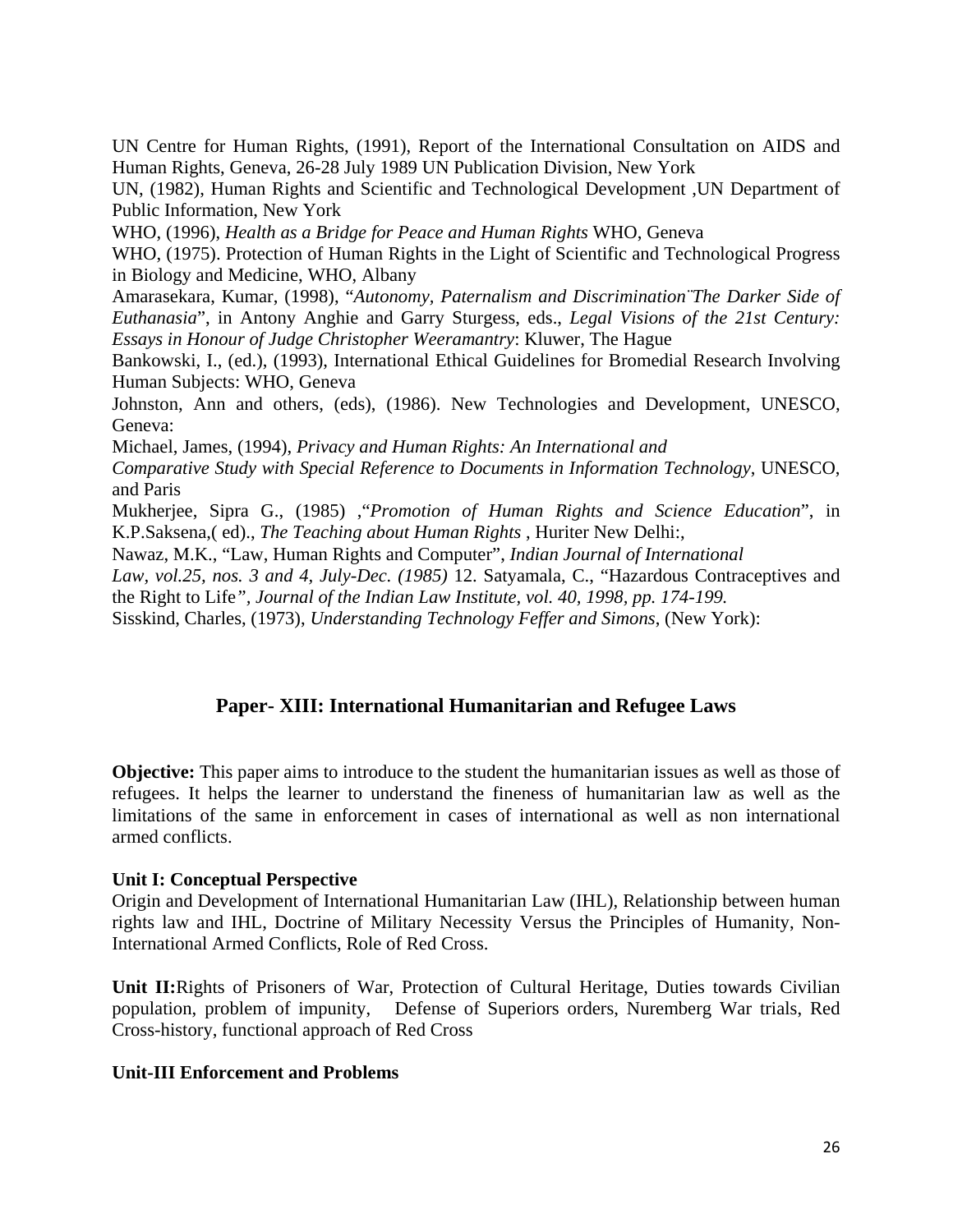Concept of Protecting Power: United Nations, Unilateralism: 'Humanitarian' intervention versus State Sovereignty, Humanitarian Assistance. Problems: Resettlement in Third Country, Repatriation: Voluntary or Forced, Local Assimilation, Protective Zones. International Criminal Court and Tribunals in implementation of IHL

#### **Unit-IV International Refugee Law**

The History of International Refugee Law: Cold War, Origin to Rights of People who are not Citizens, Determination of Refugees Status under the Refugees Convention 1951 and Protocol 1967, Protection under International Law: Right of Non-Rofoulement, Rights to Asylum, UNHRC and Refugee Protection.

#### **Unit-V Protection in India**

India Critique of UNHCR and Convention, Protection Without Legislation: Case law, Status of Refugee in India under UNHCR

#### **REFERENCES**

Bond, B.E Harrel, (1985), *and Imposing Aid: Emergency Assistance to Refugees*. Oxford University Press, New York,

Charkrabarty, Manik, (1998), *Human Rights and Refugees: Problems, Law and Practices,* Deep and Deep publications New Delhi,

Chimni, B.S, (2000), *International Refugee Law: A Reader*, Sage Publication New Delhi Gaza Heregh, (1984), *Development of International Humanitarian Law* Akademai, Kiado Gill, Goodwin, (1996), *The Refugee in International Law*, Oxford: Oxford UniversityPress Grahl-Madsen Atle, (1972), *The Status of Refugees in International Law*, . Hathaway, James C, (1991), *The Law of Refugees Status*, Butter words Tronto,

#### **REFERENCES:**

Independent Commission on International Humanitarian Issues, Modern Wars: The Humanitarian Challenge, Report presented by Mohammed Bedjaoni (London: Zed Books, 1986). International Committee of the Red Cross and Henry Dunant Institute, Bibliography of International Humanitarian Law Applicable in Armed Conflict (Geneva: International Committee of the Red Cross, 1987)

International Committee for the Red Cross, Fundamental Rules of International Humanitarian Law Applicable in Armed Conflict (1979)

UNHCR, The State of World's Refugees: A Humanitarian Agenda (1997-98)

Abi-Saab, Rozemary, "The Principles of Humanitarian Law according to the International Court of Justice", International Review of the Red Cross, no.259, 1987, pp.367-78

Carlier, Jean, Who is a Refugee? A Comparative Case Law Study (The Hague: Kluwer Law International, 1971)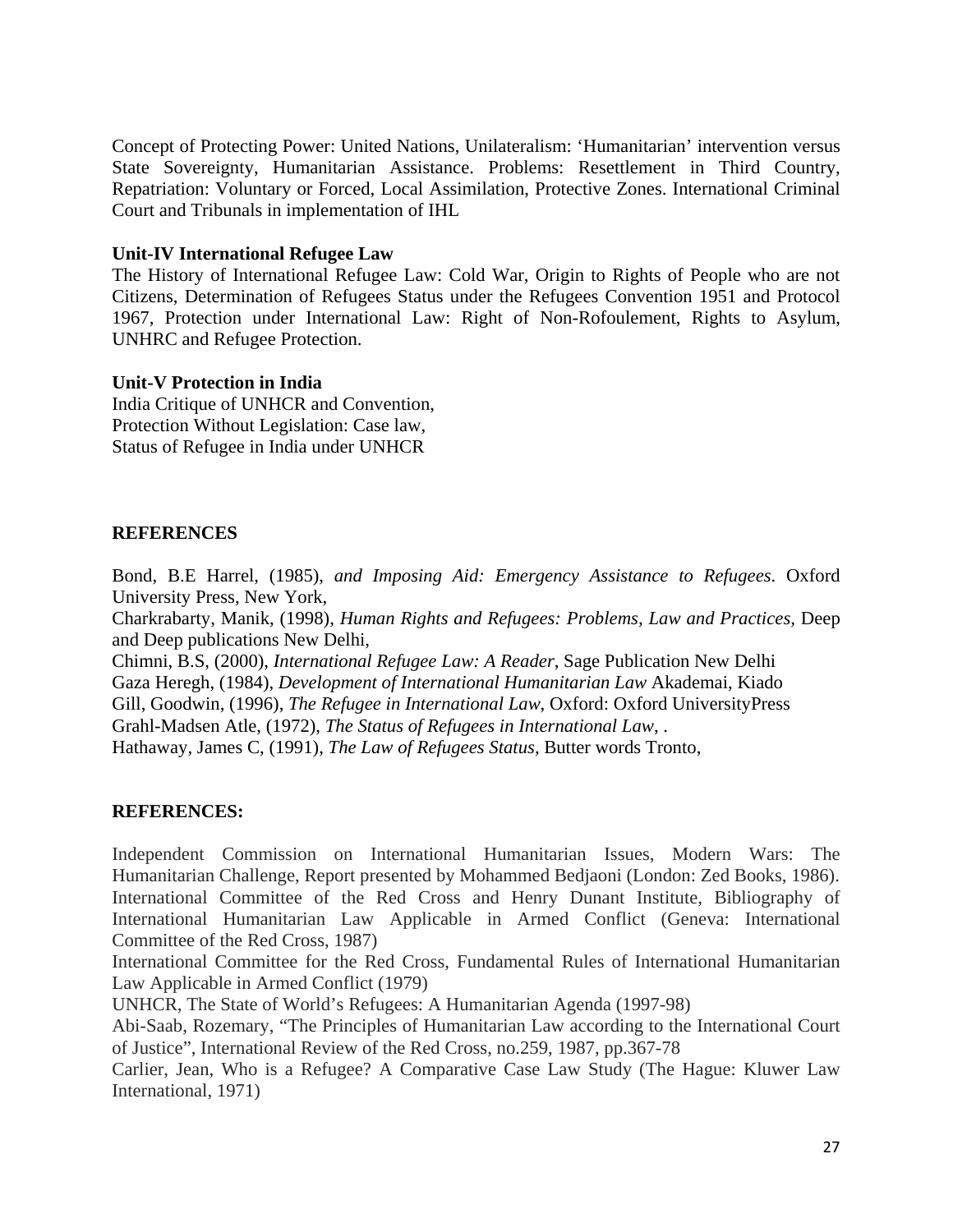Cassese, Antonio, "Wars of National Liberation and Humanitarian Law", in Studies and Essays on International Humanitarian Law and Red Cross Principles in Honour of Jean Pictet (The Hague:Martinus Nijhoff, 1984), pp.313-24

Debbas, Gowllard Vera, The Problem of Refugees in the Light of Contemporary International Law Issues (London: Martinus Nijhoff, 1995)

Dominice, Christinians, "The Implementation of Humanitarian Law", in Karel Vasak, ed., The International Dimensions of Human Rights, vol.I (Paris: UNESCO, 1982), pp.427-43

Geza, Herczegh, Development of International Humanitarian Law (Budapest: Akademiai Kiado, 1984)

Grahl-Madsen, Atle, The Status of Refugees in International Law (Leiden: A.W. Sijthoff, 1972) Nirmal, B.C., "Wars of National Liberation and International Humanitarian Law", Indian Journal of International Law, vol.28, 1998, pp.201-15

Obbo, G. Okoth, "Mercenaries and Humanitarian Law with Particular Reference to Protocol 1 Additional to the Geneva Conventions of 1949", Indian Journal of International Law, vol.28, 1998, pp.33-57

Patel, Bimal N., "Protection Zones in International Humanitarian Law", Indian Journal of International Law, vol.39, 1999, pp.689-702

Patil, V.T. and P.R.Trivedi, Refugees and the Human Rights (Delhi: Authorspress, 2000).

## **Paper- XIV: Research Methodology**

### **Objective:**

Human rights education at post-graduate level should include field work or acquisition of first hand knowledge of issues of human rights and duties, and some basic understanding of research methodology and techniques. Although sociological methods and techniques are dealt with here, the teachers must be well advised to stress the need to select methodologies and techniques appropriate for the investigation/reporting on the issue/problem selected.

#### **Unit I: General**

Nature and Scope of Social Research Formulation of Research Problem Survey and Social Research Research Design: Facts and Hypothesis, Problem of Objective

#### **Unit II: Methodology**

Methodological Orientation and logic of enquiry Dialectic Materialism Comparative Method Historical Method Analytical Method Field Work Inductive and Deductive Methods Other research methods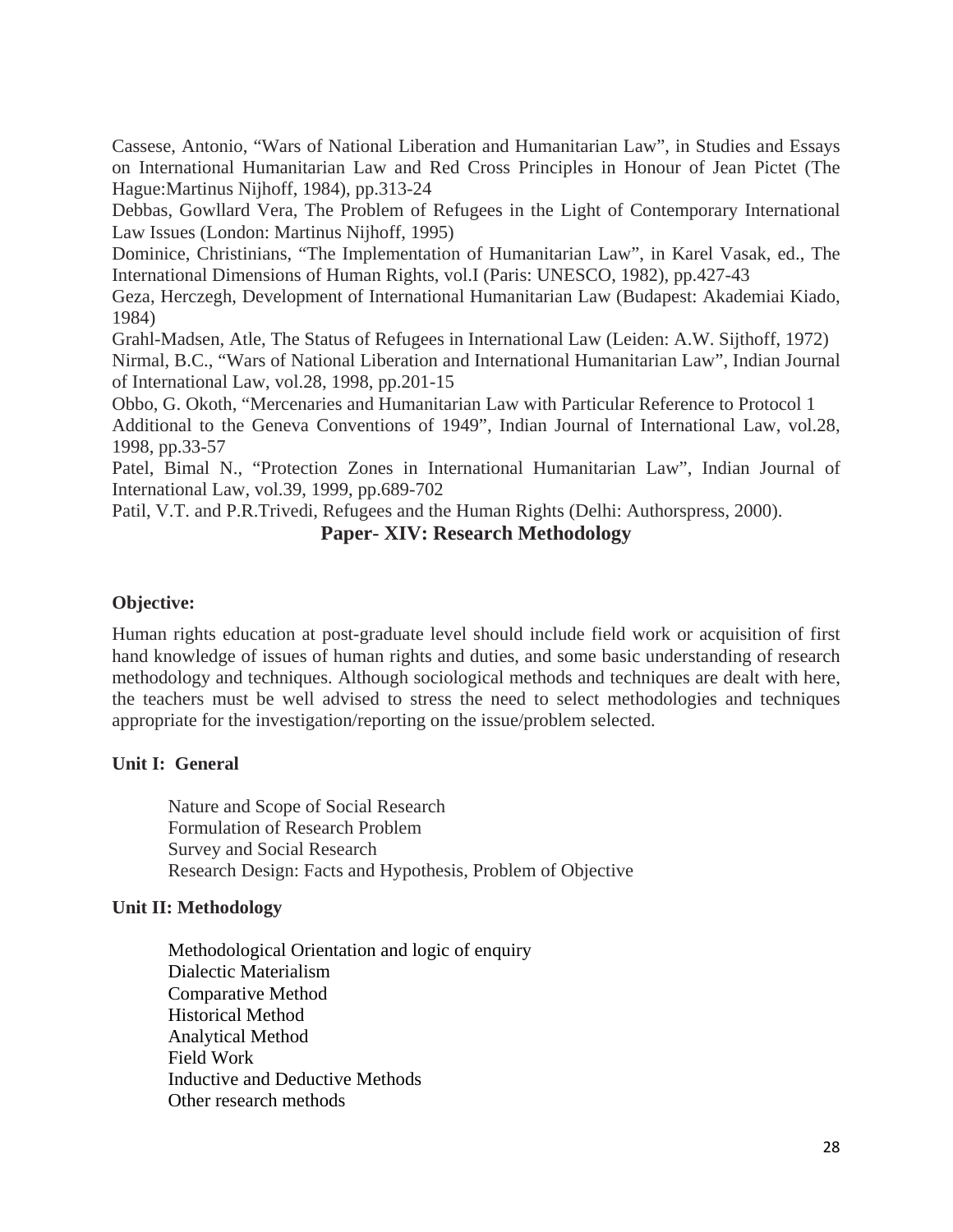### **Unit II: Techniques of Data Collection**

Types **Sources** Techniques of Data Collection: Observation, interview, questionnaire, interview schedule Case study method Content analysis Data analysis: Classification, Tabulation, Graphic representation, Uni-variate, Bivariate and Multi-variate, discrete and continuous variables

### **Unit V: Statistics Base**

Measure of Central Tendency; Mean, Mode and Median, Measure of Dispersion, Range, Average Deviation and Standard Deviation, Z-test, Chi-square, Co-relation test, Scaling Technique, Nominal, Ordinal & Rating Scale, Social Distance Scale

#### **Unit VI: Use of Computer and Information Technology**

What is computer, Characteristics of Computers, Components of Computer system, Basics of Windows, Concept of internet, use of computer internet in research,

#### Project Report based on Field Work

The student shall be required to write a project report on any aspect of a human rights and duties problem/situation under the supervision of a member of the faculty/department. He/ she shall visit the problem area(s) and study the situation, causes, and solutions, people's responses and his/her own experiences/encounters of human rights violations, if any. He/ she shall study the relevant literature and write dissertation on the approved topic with the help of theoretical discussions on research methodology. In the viva-voce examination the examiner shall judge the knowledge of the candidate in research methodology in relation to the subject of dissertation and his/her general knowledge in other areas of human rights and duties

#### **REFERENCES:**

#### **Primary Sources:**

UNESCO, World Directory of Human Rights Research and Training Institutions (Paris: UNESCO, 1995). UN Centre for Human Rights, Human Rights Training: A Manual on Human Rights Training Methodology (New York, UN, 2000). UN Centre for Human Rights, A Manual of Human Rights Reporting (New York, World Campaign for Human Rights, 1991).

#### **Secondary Sources:**

Babio, E.R., Survey Research Methods (1973).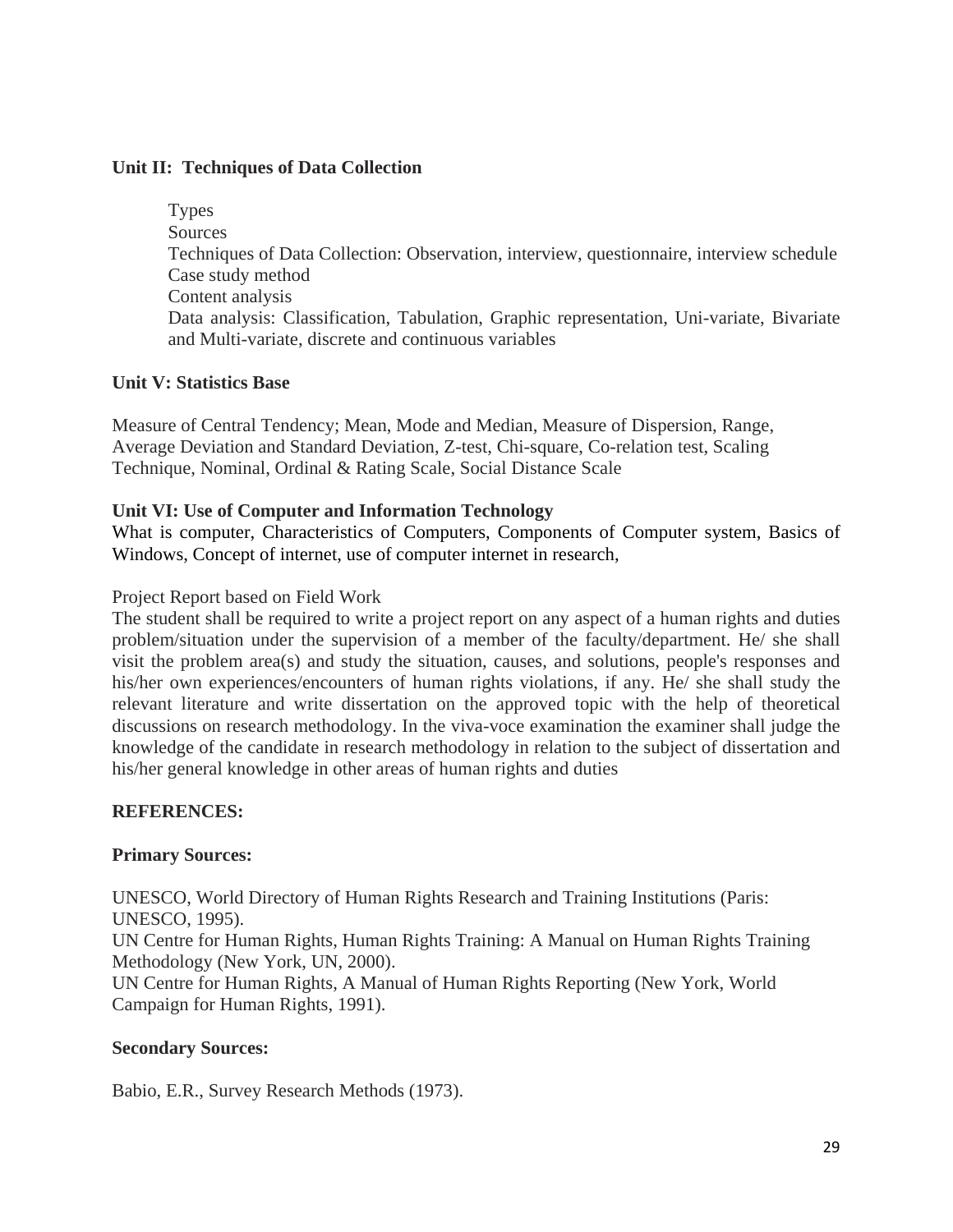Gibaddi, Joseph, MLA Handbook for Writers of Research Papers (New Delhi: Affiliated East-West Press, 3rd edn., 1991).

Jahoda, M. and others, Research Methods in Social Relations (New York, 1951).

Kaplan, A., Conduct of Inquiry: Methodology for the Behavioural Science (Jaipur, 1980).

Kideer, L.H. and Judd, C.M., Research Methods in Social Relations (New York, 1986).

Lee, Ellis, Research Methods in the Social Sciences (Madison: Brown and Benchmark, 1994).

Locke, Lawrence F., Proposals That Work: A Guide for Planning Dissertations and Grant Proposals (New Delhi: Sage Publications, 1987).

Mueller, John H. and Schuessel, Karl F., Statistical Reasoning in Sociology (Calcutta: Oxford and IBH, 1969).

Murthy, C.S.R., 'Problems of Source Material and Reorientation Programme for Teachers', in K.P.Saksena ed., The Teaching about Human Rights (New Delhi: HURITER, 1985), pp.60-67.

Nachmias, D. and Nachmias C., Research Methods in the Social Sciences (New York: St. Martin's Press, 2nd edn., 1981.

Sharma, B,V.A., ed., Research Methods in Social Sciences (New Delhi: Sterling, 1983).

Sharma, Pandey S.K., Universe of Knowledge and Research Methodology (Delhi: Ken Publications, 1990).

C.S. French "Data Processing and Information Technology", BPB Publications 1998

P.K Sinha `Computer Fundamentals`, BPB Publications, 1992

 Guy Hart-Davis "The ABCs of Microsoft Office 97 Professional edition", BPB Publications, 1998. Karl Schwartz, "Microsoft Windows 98 Training Guide", 1998

## **Paper- XV: Trade, Development and Human Rights**

#### **Objective:**

This paper is in five units. It seeks to high light the impact of trade and development on human rights. The five units that it comprises deal with the role of human rights in development, general aspects of international trade and development, the role of TNC's, trade-related sanctions for human rights violations, trade, human rights and the question of sovereignty, and international trade and human rights perspective in India.

#### **Course content:**

#### **Unit I: Role of Human Rights in Development**

 Various theories of development Vision of the NIEO Development and trade off on Human Rights

## **Unit II: International Trade and Development**

From ITO to WTO WTO-implications to Third World Role of unfair terms of trade in human rights violations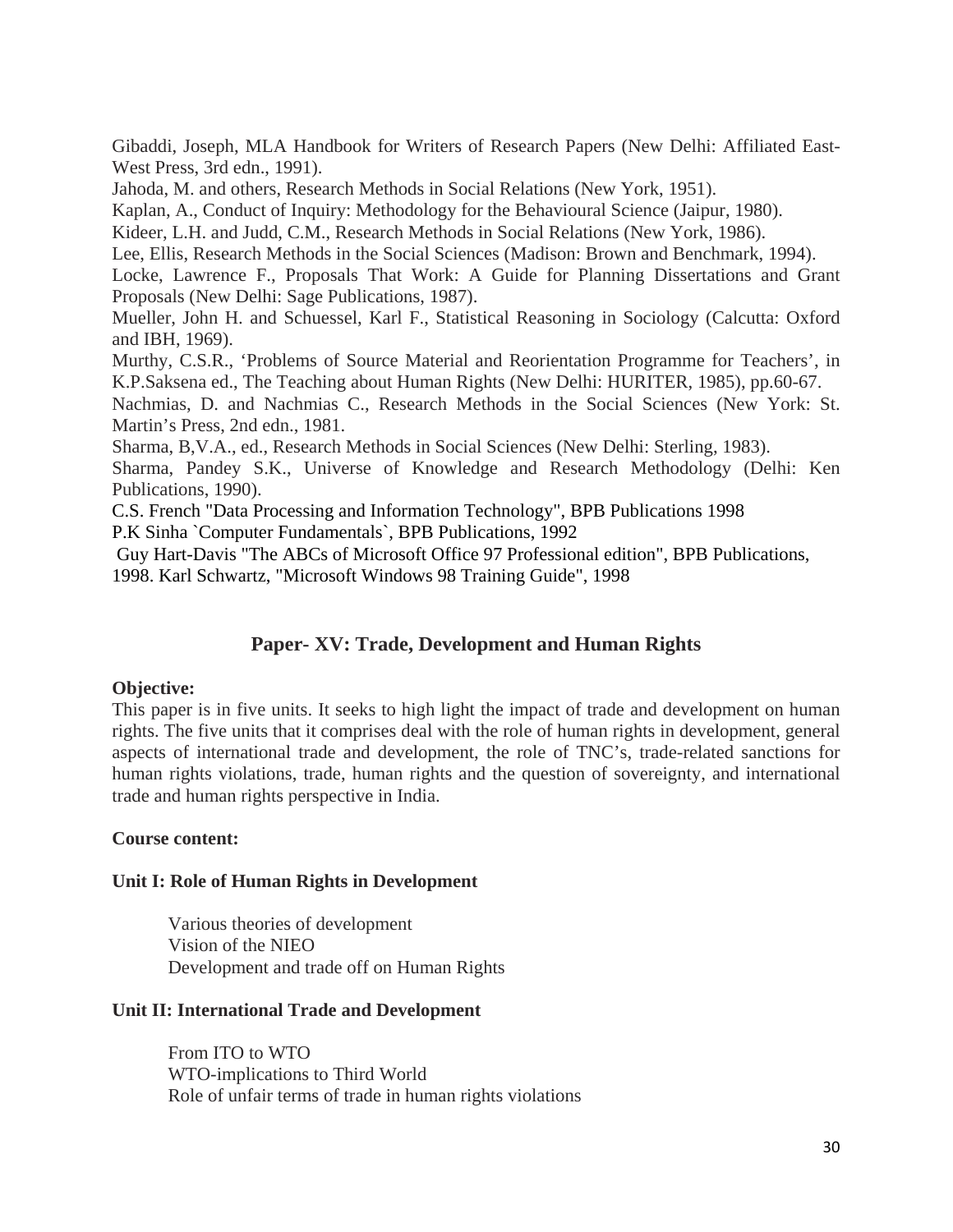#### IPR

#### **Unit III: Role of Transnational Corporations in Trade/Development**

TNCs and their functioning Destruction of environment by TNCs Monopolies and right to development From consumer rights to human rights

#### **Unit IV: Trade-related sanctions for human rights violations**

Debate on the social clause Sanctions imposed by unilateral/bilateral trade terms, blockade of Cuba, US sanctions on the third world. Regulation of TNC's Impact of GATT-WTO

#### **Unit V: Trade, Human Rights and the Question of Sovereignty**

National control over international trade Codes of conduct and TNC's Sovereign states and peoples rights: issues of economic sovereignty Human rights standards and international trade

#### **REFRENCES:**

#### **Primary Sources**

ILO, Freedom of Association and Effective Bargaining (Geneva: ILO, 1983). UN, Declaration of the Right to Development (New York: UN Department of Public Information, 1988).

#### **Secondary Sources**

Baxi, Upendra, "Human Rights, Accountability and Development", Indian Journal of International Law, vol.20, no.1, 1980, pp.177-215

Bhagwati, P.N., "International Aspect of Right to Life, Peace and Development", Denver Journal of International Law and Policy, vol.19, no.1, Fall 1990, pp.67-76.

Dhar, Lalita, "Indian Family and Ethical Dilemmas of Human Rights to Development", in B.P.Singh Seghal, ed., Human Rights in India: Problems and Perspectives (New Delhi: Deep and Deep, 1995), pp.130-35.

Jain, Devaki, "Working with Human Rights to Development", Mainstream, vol. 29, no.7, 8 December 1990, pp.29-33.

Mallik, Ross, Development, Ethnicity and Human Rights in South Asia (New Delhi: Saga, 1998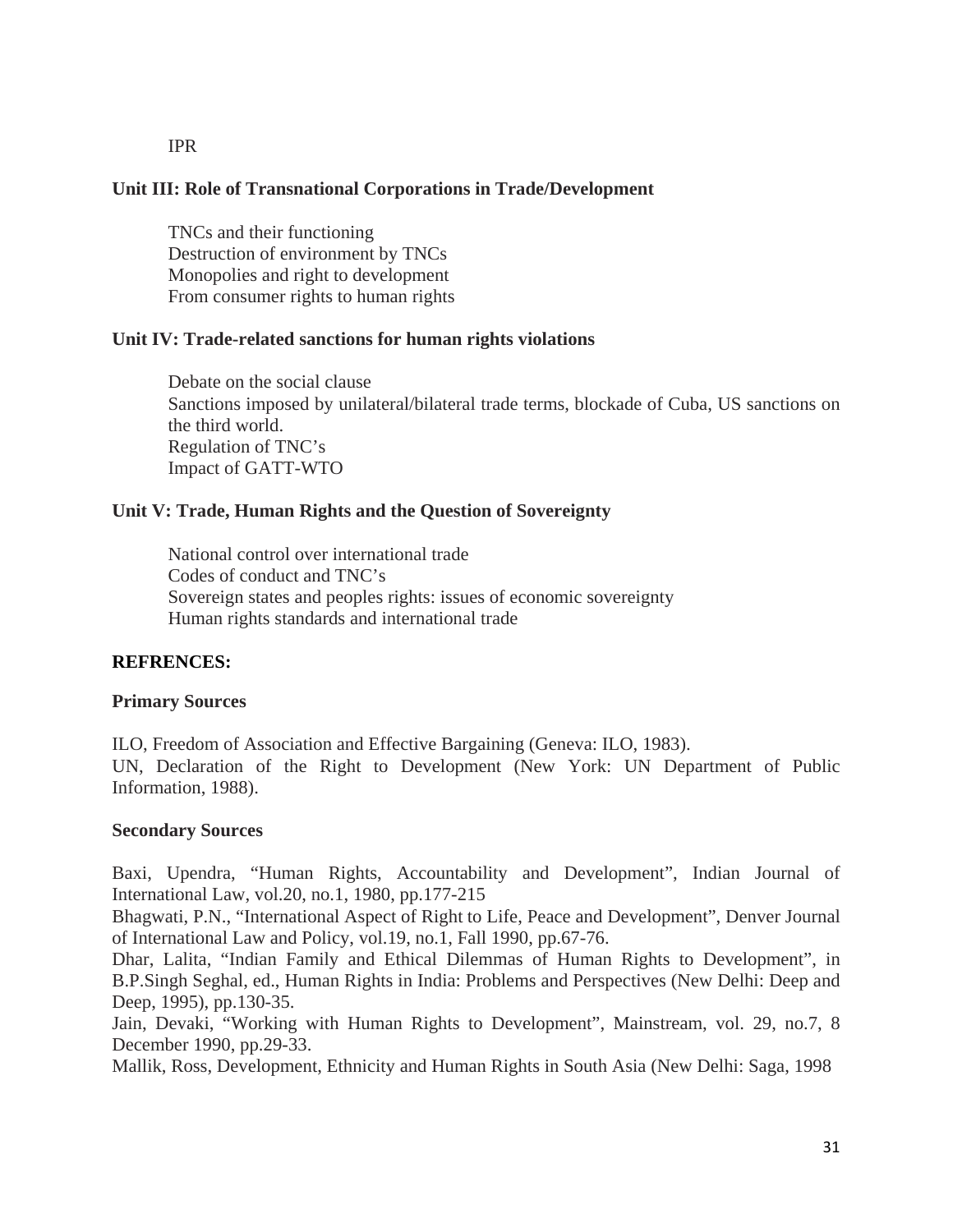Menon, N.R.Madhava, "State of Economic and Social Rights", in K.P.Saksena, ed., Human Rights: Fifty Years of India's Independence (New Delhi: Gyan Publishing House, 1999), pp.145- 155.

Nanda, Ved P., "Nuclear Weapons and the Right to Survival, Peace and Development: An Introduction", Denver Journal of International Law and Policy, vol.19, no.1, Fall 1990, pp.1-10. Human Rights 260

Panjabi, Rane K.L., "Development within Human Rights", Georgia Journal of International and Comparative Law, Vol.21, no, 2, 1991, pp.245-56

Raj, Suhendu Ranjan, "Development Perspectives and Human Rights", in A.P.Vijapur and Kumar Suresh, eds., Perspectives on Human Rights (New Delhi: Manak Publications, 1999), pp.267-80

Rehman, M.M. and others, Human Rights and Human Development: Concepts and Contexts (New Delhi: Manak Publications, 2000).

Rosas, Allan, "The Right to Development", in Asbjorn Eide and others, eds., Economic, Social and Cultural Rights: A Text Book (Doredrech: Martinus Nijhoff, 1995).

Roy, Chowdhury, Subrata, ed., The Right to Development in International Law (Martinus, Nojhoff Publishers, 1992

Saksena, K.P., "Human Rights and the Right to Development", International Studies, vol. 28, no. 1, 1991, pp. 41-54

Schachter, O., "The Emerging International Law of Development", Columbia Journal of Transnational Law, vol.15, 1976, pp.1

Sen Shankar, Human Rights in a Developing Society (New Delhi: A.P.H. Publishing, 1998).

Shepherd, George W. and Ved Nanda, eds., Human Rights and Third World Developments (Westport: Greenwood Press, 1985).

Soedjatmoko, Development and Freedom (Tokyo: The Simul Press, 1981).

Varma, S.K., 'Development of Human Rights and Globalization of Economy, Journal of Indian Law Institute, vol.40, nos.1-4, 1998, pp.217-29.

Verwey, Wild, 'The Establishment of a New Economic Order and the Realisation of the Right to Development and Welfare' Indian Journal of International Law, vol.21, no.1, 1981, pp.1-78.

Weeranmantry, C.G., "The Rights to Development", Indian Journal of International Law, vol.25, 1985, pp.482-505

## **Paper- XVI: Environment and Human Rights**

#### **Unit I: Environment – Basic Issues**

Environment- Meaning, Significance, Types and Components of environment, Indivisible Character, Man & Environment relationship, Environmental Ethics

Pollution- Definition& Kinds of Pollution- Air, Water, Marine and Noise Pollutions, Causes and Consequences of Pollution

Scarcity of Natural Resources-Impact on Women, Rural Society, Issues of Population and Consumption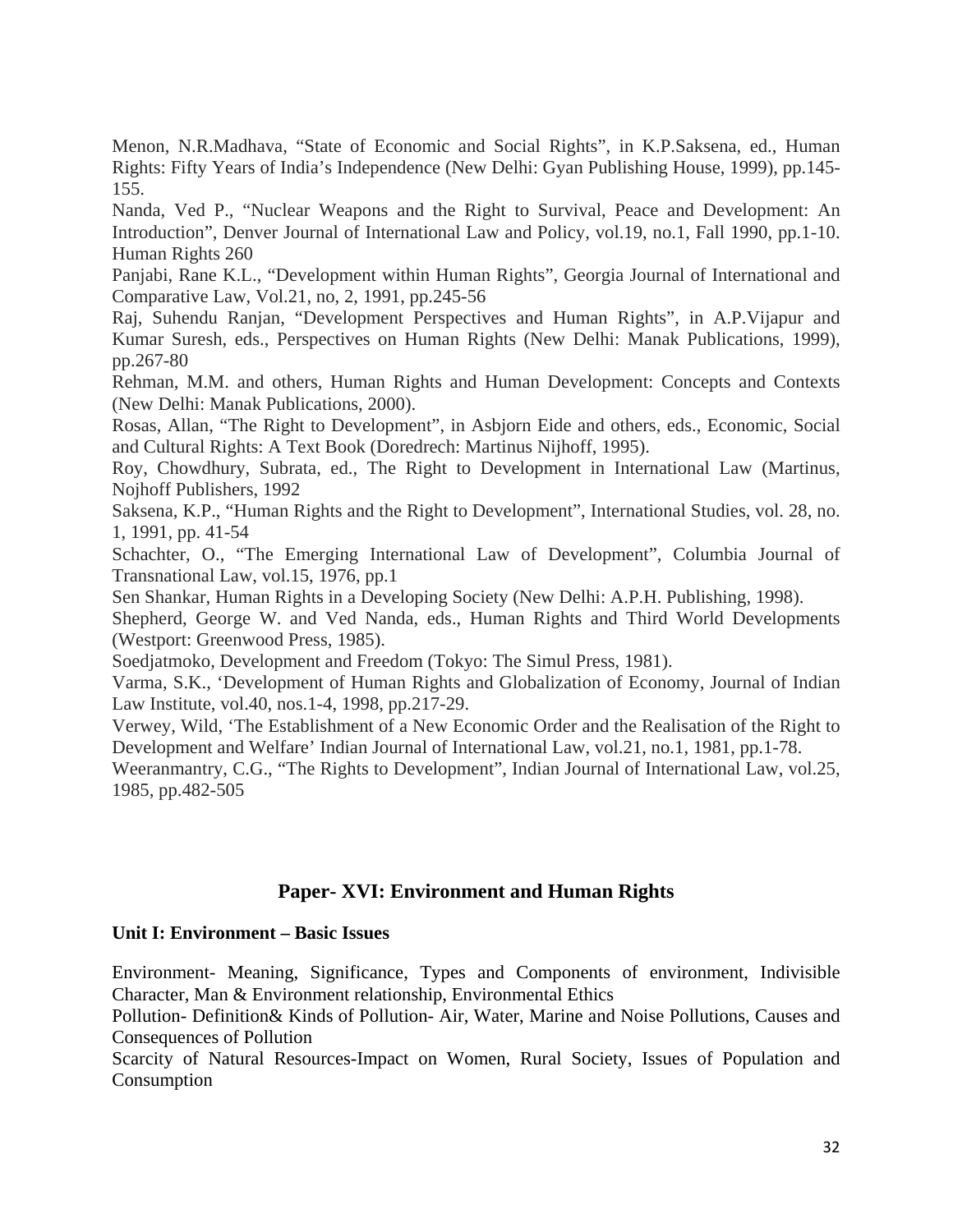### **Unit II: Right to Clean Environment**

Its status as Fundamental Right, Directive Principle Environmental protection and human right issues –case studies Right to Environment versus Right to Development- dilemmas- case studies Sustainable Development Constitutional Rights and Duties Statutory Rights and Duties- Water Act, Air Act, Environmental Protection Act, Forest and Biodiversity law Approaches Pollution Control Boards, Green Tribunal

### **Unit III: Environmental Rights and Duties: An International Perspective**

Stockholm Declaration 1972, Rio Declaration, 1992 UN Declaration on the Right to Development 1986, International conventions on the Protection of the environment- Climate Change and Biodiversity Conventions, 1992 Environmental Protection and Free Trade: WTO –its impact on environment

### **Unit IV: Environmental Protection & Social issues**

Environment versus Development Mega Projects- issues if displacement, violation of human rights Industrial Accidents, Bhopal Disaster case Study Impact of Emerging Problems of Science and Technological Development- Genetic Engineering-Human right and Environmental issues

**Unit V:** Ecological/Environment Movements, People's Participation and Human Rights

Chipko Movement Narmada Bachao Andolan Environmental Education Public Participation Environmental Democracy People's Initiatives for better environment- case studies

#### **REFERENCES:**

Prof. B. Sudhakara Reddy et., al., An Introduction to environmental Studies. APSCHE, Hyderabad, 2007 CPR Environmental Education Centre. Environmental Laws of India- An Introduction. 2006 Balasubramanium, V., "Environment and Human Rights: A New Form of Imperialism", Economic and Political Weekly, vol.33, no.8, 22-27 Feb. 1998, pp.389-90